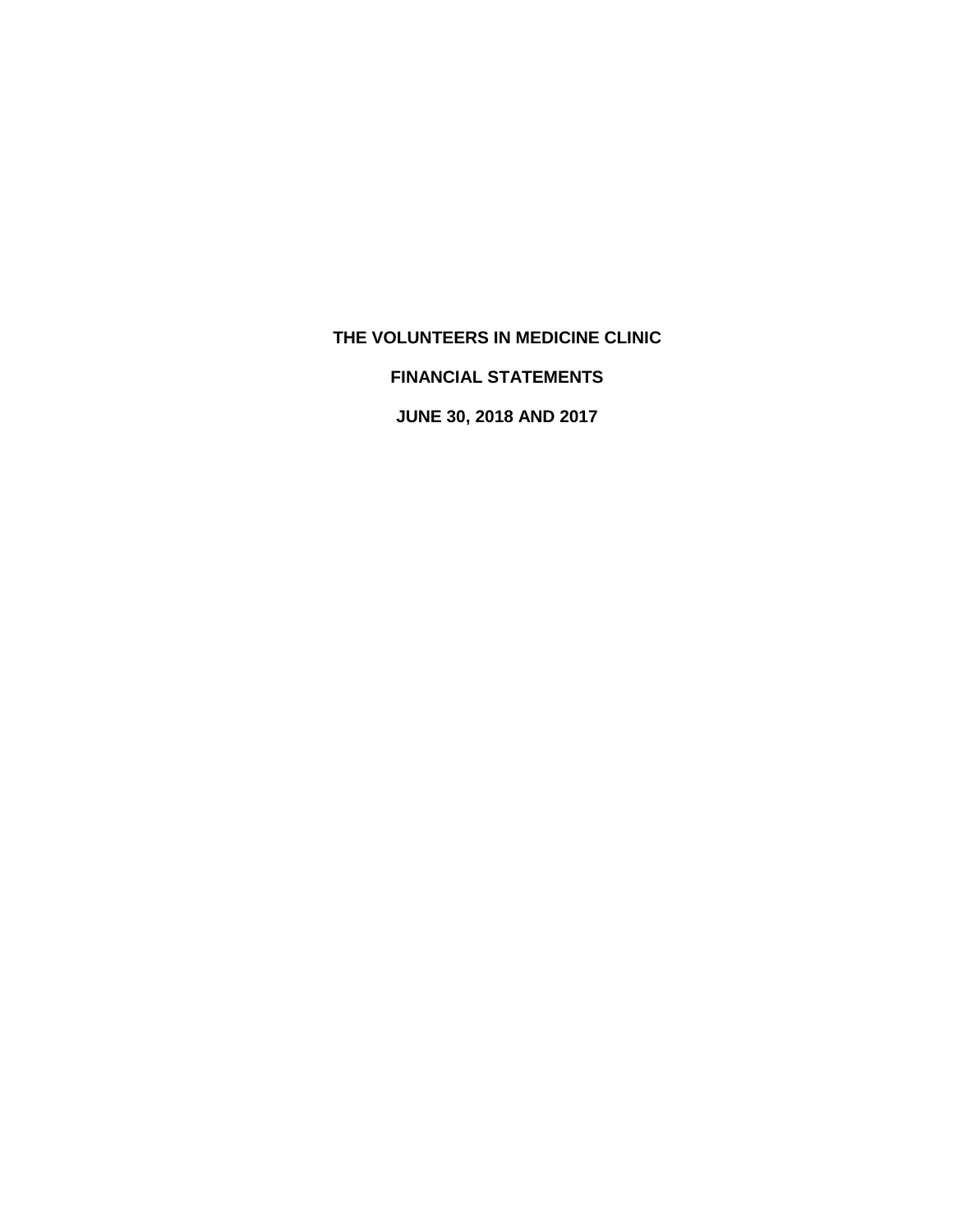# **THE VOLUNTEERS IN MEDICINE CLINIC Hilton Head Island, South Carolina**

# **June 30, 2018 and 2017**

# C O N T E N T S

| <b>INDEPENDENT AUDITORS' REPORT</b>      |          |
|------------------------------------------|----------|
| FINANCIAL STATEMENTS                     |          |
| <b>Statements of Financial Position</b>  | 2        |
| <b>Statements of Activities</b>          | 3        |
| <b>Statements of Cash Flows</b>          | 4        |
| <b>Statements of Functional Expenses</b> | $5 - 8$  |
| Notes to Financial Statements            | $9 - 20$ |
|                                          |          |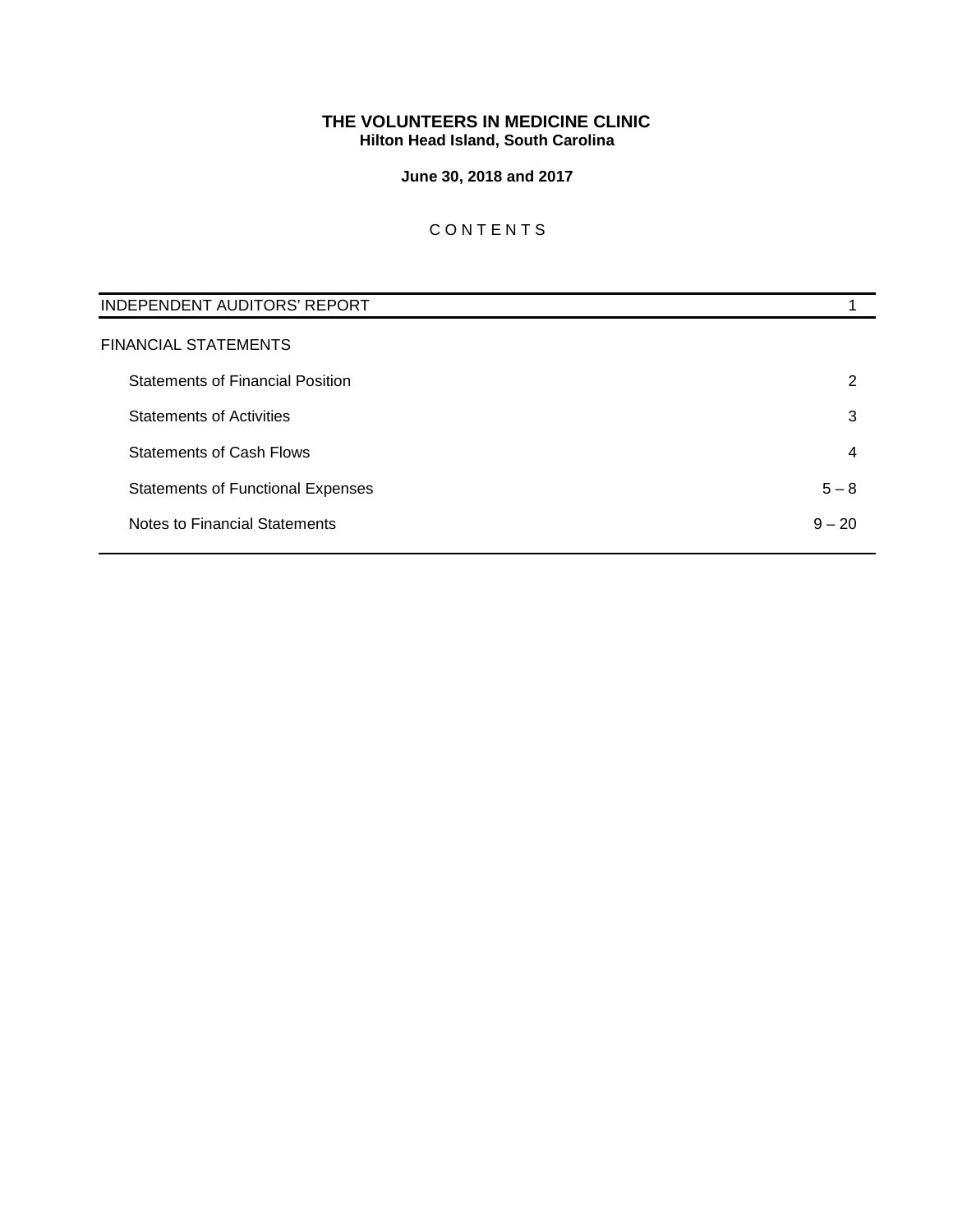

#### *Independent Auditors' Report*

To the Board of Directors *The Volunteers in Medicine Clinic* Hilton Head Island, South Carolina

We have audited the accompanying financial statements of *The Volunteers in Medicine Clinic* (the "Clinic"), which comprise the statements of financial position as of June 30, 2018 and 2017, and the related statements of activities and changes in net assets, cash flows, and functional expenses for the years then ended, and the related notes to the financial statements.

### *Management's Responsibility for the Financial Statements*

Management is responsible for the preparation and fair presentation of these financial statements in accordance with accounting principles generally accepted in the United States of America; this includes the design, implementation, and maintenance of internal control relevant to the preparation and fair presentation of financial statements that are free from material misstatement, whether due to fraud or error.

#### *Auditors' Responsibility*

Our responsibility is to express an opinion on these financial statements based on our audit. We conducted our audit in accordance with auditing standards generally accepted in the United States of America. Those standards require that we plan and perform the audit to obtain reasonable assurance about whether the financial statements are free from material misstatement.

An audit involves performing procedures to obtain audit evidence about the amounts and disclosures in the financial statements. The procedures selected depend on the auditor's judgment, including the assessment of the risks of material misstatement of the financial statements, whether due to fraud or error. In making those risk assessments, the auditor considers internal control relevant to the entity's preparation and fair presentation of the financial statements in order to design audit procedures that are appropriate in the circumstances, but not for the purpose of expressing an opinion on the effectiveness of the entity's internal control. Accordingly, we express no such opinion. An audit also includes evaluating the appropriateness of accounting policies used and the reasonableness of significant accounting estimates made by management as well as evaluating the overall presentation of the financial statements.

We believe the audit evidence we have obtained is sufficient and appropriate to provide a basis for our audit opinion.

#### *Opinion*

In our opinion, the financial statements referred to above present fairly, in all material respects, the financial position of the Clinic as of June 30, 2018 and 2017, and the changes in its net assets and its cash flows for the years then ended, in accordance with accounting principles generally accepted in the United States of America.

#### *Emphasis of Matter*

As discussed in Note 14 to the financial statements, the 2017 financial statements has been restated to correct a misstatement. Our opinion is not modified with respect to this matter.

WilbetuRogens LLP

Bluffton, South Carolina January 3, 2019

Members SC Association of Certified Public Accountants NC Association of Certified Public Accountants Members Division for CPA Firms, AICPA



1 Westbury Park Way, Suite 200 PO Box 1999 Bluffton, SC 29910 843-706-8440 Fax 843-706-8441 www.websterrogers.com

RSM US Alliance provides its members with access to resources of RSM US LLP. RSM US Alliance member firms are separate and independent businesses and legal entities that are responsible for their own acts and omissions, and each are separate and independent from RSM US LLP. RSM US LLP is the U.S. member firm of RSM International, a global network of independent audit, tax, and consulting firms. Members of RSM US Alliance have access to RSM International resources through RSM US LLP but are not member firms of RSM International. Visit rsmus.com/aboutus for more information regarding RSM US LLP and RSM International. The RSM™ logo is used under license by RSM US LLP. RSM US Alliance products and services are proprietary to RSM US LLP.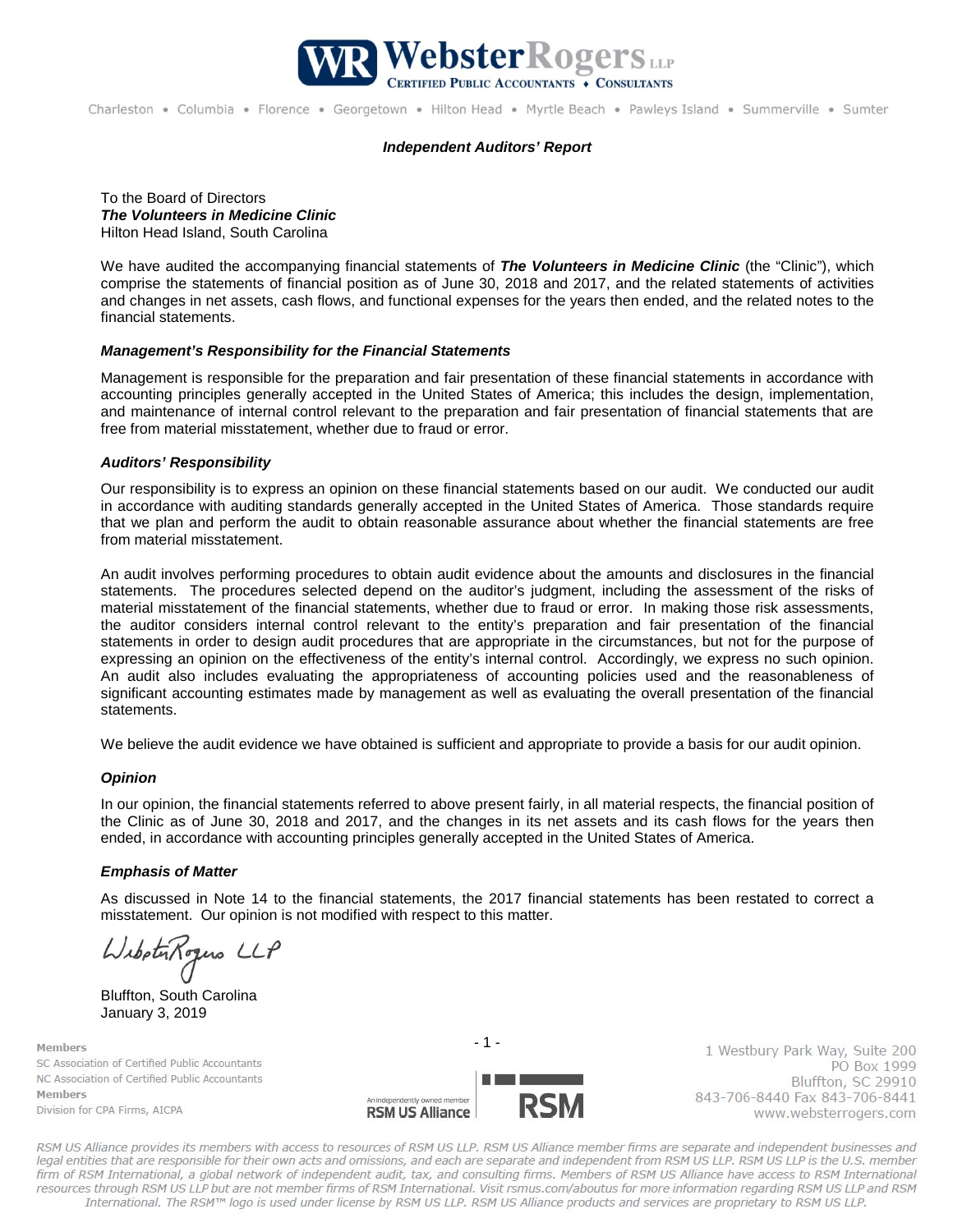# **STATEMENTS OF FINANCIAL POSITION JUNE 30, 2018 AND 2017**

|                                        | 2018            | 2017            |
|----------------------------------------|-----------------|-----------------|
| <b>ASSETS</b>                          |                 |                 |
| <b>Current Assets</b>                  |                 |                 |
| Cash and cash equivalents              |                 |                 |
| Cash in deposit accounts               | \$<br>906,746   | \$<br>931,248   |
| Cash in brokerage accounts             | 108,066         | 100,913         |
| <b>Total cash and cash equivalents</b> | 1,014,812       | 1,032,161       |
| Investments                            | 7,105,501       | 6,446,361       |
| <b>Receivables</b>                     | 20,440          | 19,308          |
| Inventory                              | 2,870           |                 |
| Prepaid expenses                       | 58,578          | 61,758          |
| <b>Total current assets</b>            | 8,202,201       | 7,559,588       |
|                                        |                 |                 |
| Property and Equipment, net            | 1,634,348       | 1,710,296       |
| <b>TOTAL ASSETS</b>                    | 9,836,549<br>S  | 9,269,884<br>\$ |
| <b>LIABILITIES AND NET ASSETS</b>      |                 |                 |
| <b>Current Liabilities</b>             |                 |                 |
| Accounts payable                       | \$<br>48,837    | \$<br>24,338    |
| Deposits held for others               | 19,637          | 16,614          |
| <b>Accrued salaries</b>                | 23,260          | 30,172          |
| Deferred revenue                       | 108,750         | 24,950          |
|                                        |                 |                 |
| Other accrued liabilities              | 6,500           | 9,000           |
| <b>Total current liabilities</b>       | 206,984         | 105,074         |
| <b>TOTAL LIABILITIES</b>               | 206,984         | 105,074         |
| <b>Net Assets</b>                      |                 |                 |
| Unrestricted - undesignated            | 2,542,692       | 2,375,751       |
| Unrestricted - board designated        | 4,170,111       | 3,998,215       |
| <b>Total unrestricted</b>              | 6,712,803       | 6,373,966       |
| Temporarily restricted                 | 1,122,872       | 996,954         |
| Permanently restricted                 | 1,793,890       | 1,793,890       |
| <b>Total net assets</b>                | 9,629,565       | 9,164,810       |
| TOTAL LIABILITIES AND NET ASSETS       | 9,836,549<br>\$ | 9,269,884<br>\$ |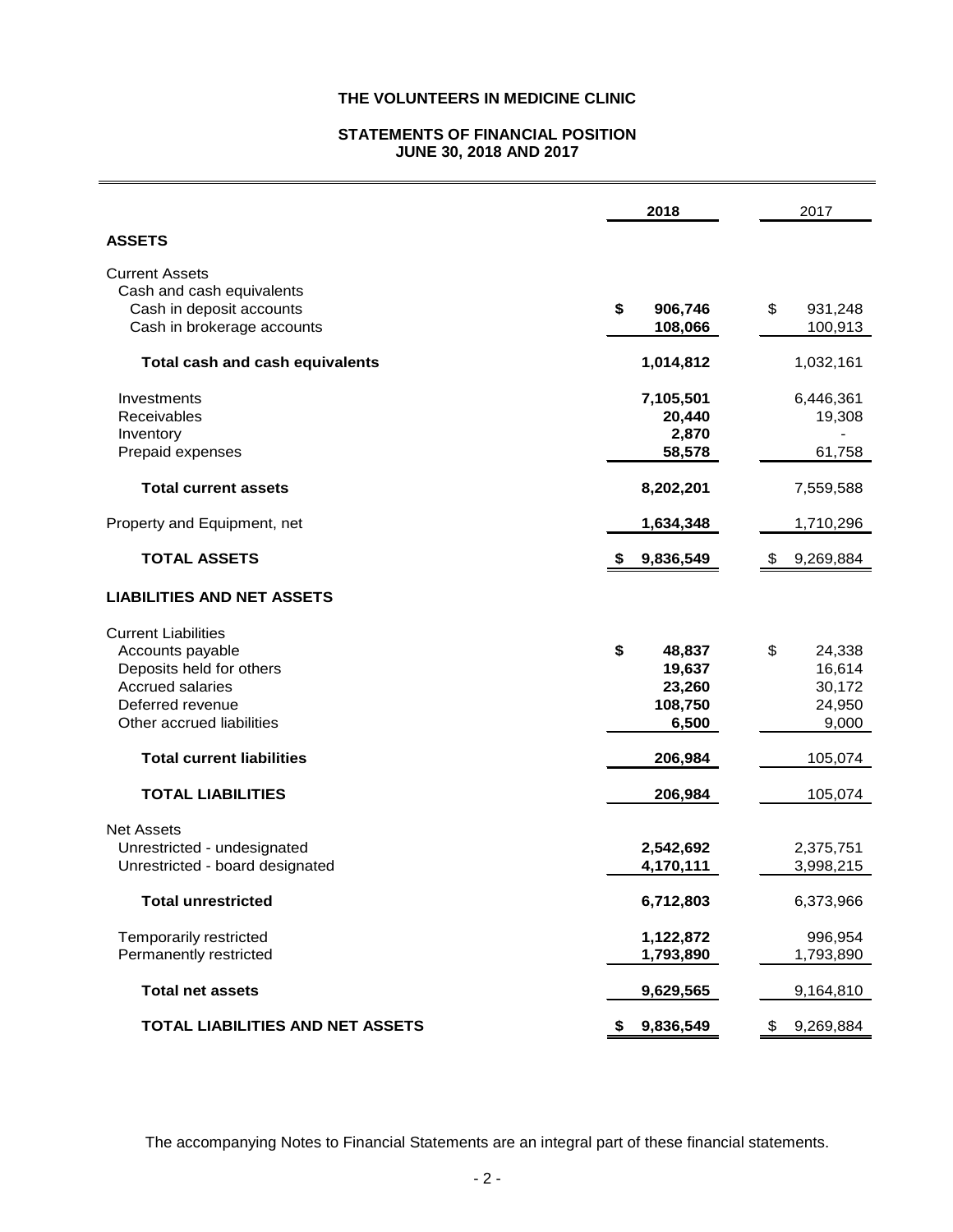#### **STATEMENTS OF ACTIVITIES AND CHANGES IN NET ASSETS YEARS ENDED JUNE 30, 2018 AND 2017**

|                                              |                     |                    | 2018              |                 |              |               | 2017        |             |
|----------------------------------------------|---------------------|--------------------|-------------------|-----------------|--------------|---------------|-------------|-------------|
|                                              |                     | <b>Temporarily</b> | Permanently       |                 |              | Temporarily   | Permanently |             |
|                                              | <b>Unrestricted</b> | <b>Restricted</b>  | <b>Restricted</b> | <b>Total</b>    | Unrestricted | Restricted    | Restricted  | Total       |
| <b>Support and Revenues</b>                  |                     |                    |                   |                 |              |               |             |             |
| Contributed support                          |                     |                    |                   |                 |              |               |             |             |
| Contributions and grants                     | 1.129.288<br>\$     | 587.180<br>Ŝ.      | \$                | \$<br>1,716,468 | \$1,546,384  | \$258,264     | \$          | \$1,804,648 |
| Services and materials donated               | 2,862,409           |                    |                   | 2,862,409       | 3,471,589    |               |             | 3,471,589   |
| Benefit events, net                          | 300,737             |                    |                   | 300,737         | 265,822      |               |             | 265,822     |
| <b>Total contributed support</b>             | 4,292,434           | 587,180            |                   | 4,879,614       | 5,283,795    | 258,264       |             | 5,542,059   |
| Interest and dividend income, net of expense | 95,359              | 43,825             |                   | 139,184         | 82,064       | 40,835        |             | 122,899     |
| Realized and unrealized gains on investments | 227,747             | 104,667            |                   | 332,414         | 361,920      | 180,169       |             | 542,089     |
| Rental income                                | 10,800              |                    |                   | 10.800          | 47,431       |               |             | 47,431      |
| Administrative fees                          | 261,324             |                    |                   | 261,324         | 333,027      |               |             | 333,027     |
| Miscellaneous income                         | 6,073               |                    |                   | 6,073           | 4,019        |               |             | 4,019       |
| Net assets released from restrictions        | 609,754             | (609, 754)         |                   |                 | 414,266      | (414, 266)    |             |             |
| <b>Total support and revenues</b>            | 5,503,491           | 125,918            |                   | 5,629,409       | 6,526,522    | 65,002        |             | 6,591,524   |
| Expenses                                     |                     |                    |                   |                 |              |               |             |             |
| Program services                             | 4,747,971           |                    |                   | 4,747,971       | 5,351,861    |               |             | 5,351,861   |
| Support services                             |                     |                    |                   |                 |              |               |             |             |
| Administrative and general                   | 95,624              |                    |                   | 95,624          | 88,768       |               |             | 88,768      |
| Fundraising                                  | 253,227             |                    |                   | 253,227         | 216,041      |               |             | 216,041     |
| Occupancy costs                              | 67,832              |                    |                   | 67,832          | 66,642       |               |             | 66,642      |
| <b>Total expenses</b>                        | 5,164,654           |                    |                   | 5,164,654       | 5,723,312    |               |             | 5,723,312   |
| Change in net assets                         | 338,837             | 125,918            |                   | 464,755         | 803,210      | 65,002        |             | 868,212     |
| Net Assets at Beginning of Year              | 6,373,966           | 996,954            | 1,793,890         | 9,164,810       | 5,570,756    | 931,952       | 1,793,890   | 8,296,598   |
| <b>Net Assets at End of Year</b>             | 6,712,803           | 1,122,872<br>S     | 1,793,890<br>S.   | 9,629,565       | \$6,373,966  | 996,954<br>\$ | \$1,793,890 | \$9,164,810 |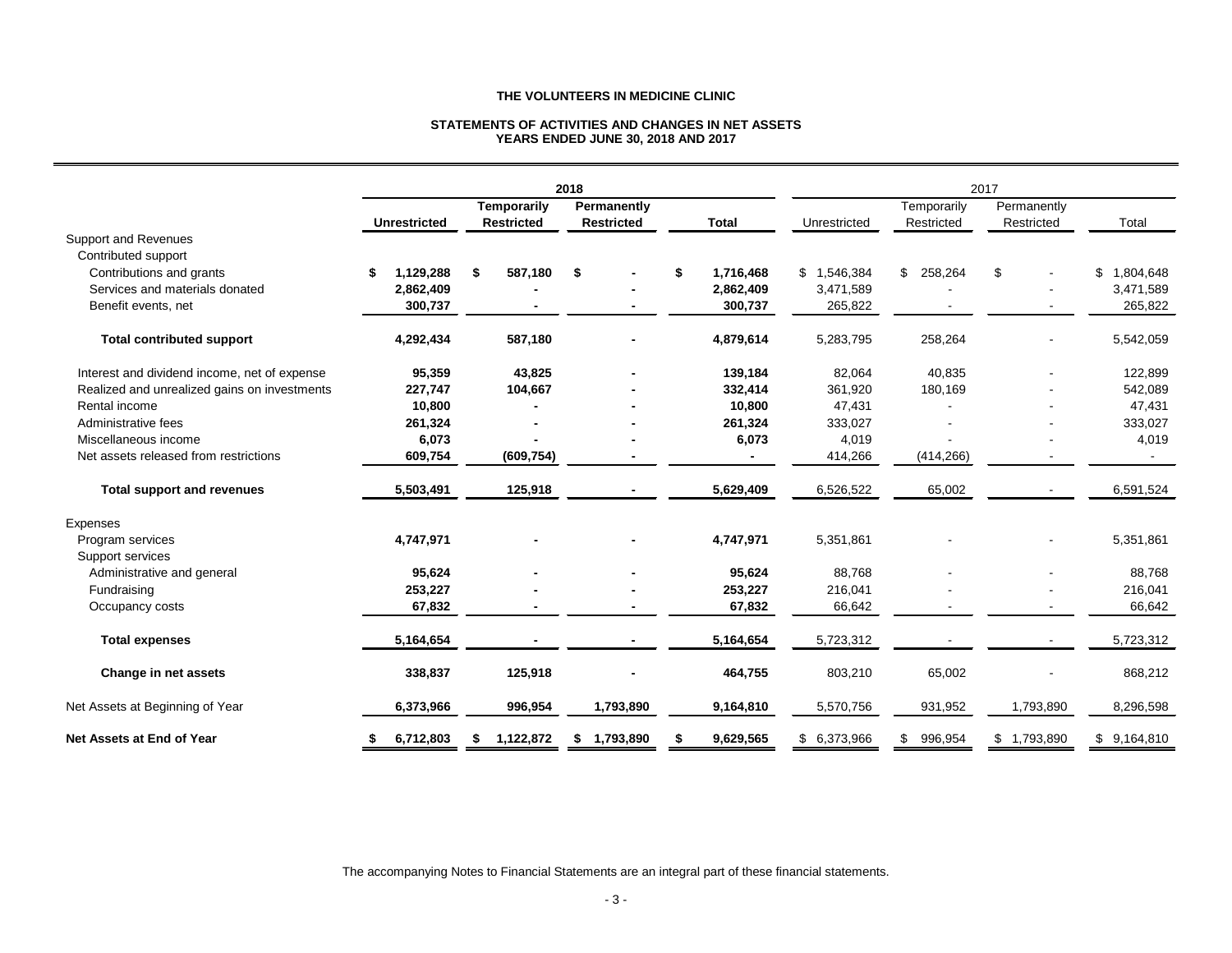# **STATEMENTS OF CASH FLOWS YEARS ENDED JUNE 30, 2018 AND 2017**

|                                                                                                                                                     | 2018                                    | 2017                                   |
|-----------------------------------------------------------------------------------------------------------------------------------------------------|-----------------------------------------|----------------------------------------|
| Cash Flows From Operating Activities<br>Change in net assets<br>Adjustments to reconcile changes in net assets                                      | \$<br>464,755                           | \$<br>868,212                          |
| to net cash provided by (used in) operating activities:<br>Depreciation<br>Unrealized gains on investments<br>Realized gains on sale of investments | 168,934<br>(71, 190)<br>(250, 678)      | 176,232<br>(425, 951)<br>(84, 637)     |
| In-kind donations of investments<br>(Increase) decrease in:                                                                                         | (36, 459)                               | (50,000)                               |
| Receivables<br>Inventory<br>Prepaid expenses<br>Increase (decrease) in:                                                                             | (1, 132)<br>2,870<br>(2, 560)           | 218,407<br>(2, 114)                    |
| Accounts payable<br>Deposits held for others<br>Accrued expenses<br>Deferred revenue                                                                | 24,499<br>3,023<br>(9, 412)<br>83,800   | 3,202<br>3,101<br>18,242<br>(200, 050) |
| Net cash flows provided by operating activities                                                                                                     | 376,450                                 | 524,644                                |
| Cash Flows From Investing Activities<br>Proceeds from sale of investments<br>Purchase of investments<br>Purchase of property and equipment          | 1,966,806<br>(2, 267, 619)<br>(92, 986) | 1,261,017<br>(1,402,545)<br>(77, 392)  |
| Net cash flows used in investing activities                                                                                                         | (393, 799)                              | (218, 920)                             |
| Net increase (decrease) in cash                                                                                                                     | (17, 349)                               | 305,724                                |
| Cash and Cash Equivalents at Beginning of Year                                                                                                      | 1,032,161                               | 726,437                                |
| Cash and Cash Equivalents at End of Year                                                                                                            | 1,014,812<br>æ.                         | 1,032,161<br>æ.                        |
| Cohodule of Non Cook Investiga Astivities                                                                                                           |                                         |                                        |

Schedule of Non-Cash Investing Activities

In-kind donations of investments **\$ 36,459** \$ 50,000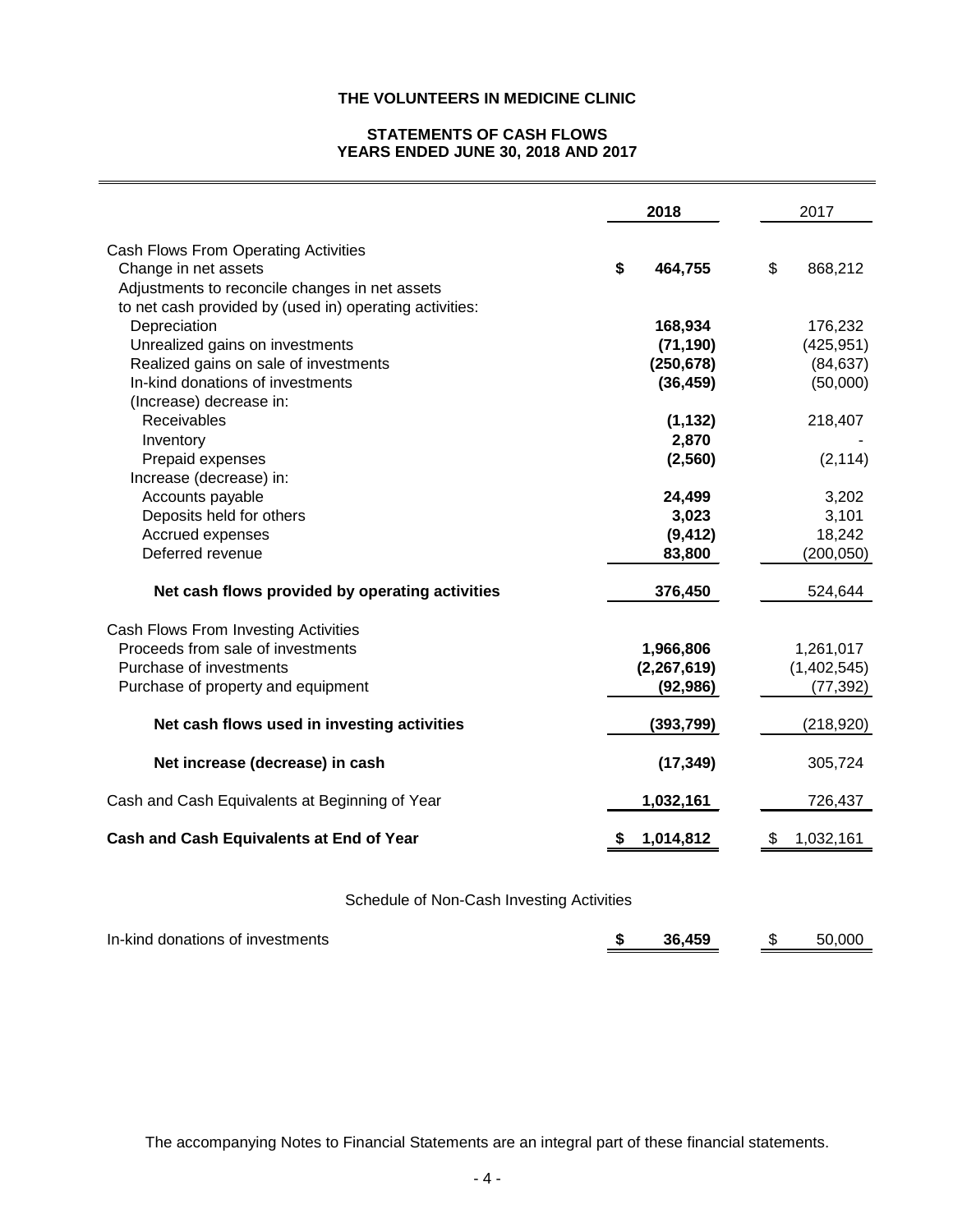#### **STATEMENT OF FUNCTIONAL EXPENSES YEAR ENDED JUNE 30, 2018**

|                                        | 2018                       |                                |                          |                           |                 |  |  |  |  |  |
|----------------------------------------|----------------------------|--------------------------------|--------------------------|---------------------------|-----------------|--|--|--|--|--|
|                                        | Program<br><b>Services</b> | Administrative<br>and General  | <b>Fundraising</b>       | <b>Building</b><br>Rental | <b>Total</b>    |  |  |  |  |  |
| Compensation and related costs         |                            |                                |                          |                           |                 |  |  |  |  |  |
| Contributed professional services      | 1,724,171<br>\$            | \$<br>$\overline{\phantom{0}}$ | \$                       | \$                        | 1,724,171<br>\$ |  |  |  |  |  |
| Salaries and wages                     | 993,264                    | 55,801                         | 66,962                   | $\blacksquare$            | 1,116,027       |  |  |  |  |  |
| Payroll taxes                          | 74,333                     | 4,176                          | 5,011                    |                           | 83,520          |  |  |  |  |  |
| Contract labor                         | 35,177                     | 1,976                          | 2,372                    |                           | 39,525          |  |  |  |  |  |
| Employee benefits                      | 5,900                      | 332                            | 398                      |                           | 6,630           |  |  |  |  |  |
| Insurance                              | 52,635                     | 2,957                          | 3,548                    |                           | 59,140          |  |  |  |  |  |
| Education, training, and travel        | 8,087                      | 454                            | 545                      |                           | 9,086           |  |  |  |  |  |
| Recruiting and recognition             | 5,793                      | 325                            | 390                      |                           | 6,508           |  |  |  |  |  |
| <b>Total compensation and</b>          |                            |                                |                          |                           |                 |  |  |  |  |  |
| related costs                          | 2,899,360                  | 66,021                         | 79,226                   |                           | 3,044,607       |  |  |  |  |  |
| Administrative and development costs   |                            |                                |                          |                           |                 |  |  |  |  |  |
| Advertising, printing, and promotional | 22,846                     | 10,964                         | 151,855                  |                           | 185,665         |  |  |  |  |  |
| Board expenses                         |                            | 1,115                          | 1,296                    |                           | 2,411           |  |  |  |  |  |
| Computer repairs and software          | 36,083                     | 2,027                          | 2,433                    |                           | 40,543          |  |  |  |  |  |
| Credit card processing fees            | 8,081                      | 454                            | 545                      |                           | 9,080           |  |  |  |  |  |
| Copier lease and usage                 | 8,184                      | 460                            | 552                      |                           | 9,196           |  |  |  |  |  |
| General office supplies                | 17,133                     | 963                            | 1,155                    |                           | 19,251          |  |  |  |  |  |
| Internet & web cost                    | 4,502                      | 614                            | $\overline{\phantom{0}}$ |                           | 5,116           |  |  |  |  |  |
| Postage and delivery                   | 5,647                      | 317                            | 381                      |                           | 6,345           |  |  |  |  |  |
| Professional fees                      | 20,006                     | 1,124                          | 1,349                    |                           | 22,479          |  |  |  |  |  |
| <b>Total administrative and</b>        |                            |                                |                          |                           |                 |  |  |  |  |  |
| development costs                      | 122,482                    | 18,038                         | 159,566                  |                           | 300,086         |  |  |  |  |  |
| Program costs                          |                            |                                |                          |                           |                 |  |  |  |  |  |
| Laboratory costs                       | 73,115                     |                                |                          |                           | 73,115          |  |  |  |  |  |
| Pathology services                     | 46,793                     |                                |                          |                           | 46,793          |  |  |  |  |  |
| Screenings                             | 142,473                    |                                |                          |                           | 142,473         |  |  |  |  |  |
| Medicine and drug costs                | 775,589                    |                                |                          |                           | 775,589         |  |  |  |  |  |
| Medical supplies                       | 55,529                     |                                |                          |                           | 55,529          |  |  |  |  |  |
| Dental supplies                        | 39,225                     |                                |                          |                           | 39,225          |  |  |  |  |  |
| Patient education materials            | 447                        |                                |                          |                           | 447             |  |  |  |  |  |
| Patient support                        | 11,907                     |                                |                          |                           | 11,907          |  |  |  |  |  |
| Classroom instruction                  | 3,374                      |                                |                          |                           | 3,374           |  |  |  |  |  |
| Classroom supplies                     | 194                        |                                |                          |                           | 194             |  |  |  |  |  |
| Hospital/surgery center costs          | 180,059                    |                                |                          |                           | 180,059         |  |  |  |  |  |
| Physician costs                        | 134,647                    |                                |                          |                           | 134,647         |  |  |  |  |  |
| Software and equipment maintenance     | 36,544                     |                                |                          |                           | 36,544          |  |  |  |  |  |
| Medical equipment and services         | 18,086                     |                                |                          |                           | 18,086          |  |  |  |  |  |
| <b>Total program costs</b>             | 1,517,982                  |                                |                          |                           | 1,517,982       |  |  |  |  |  |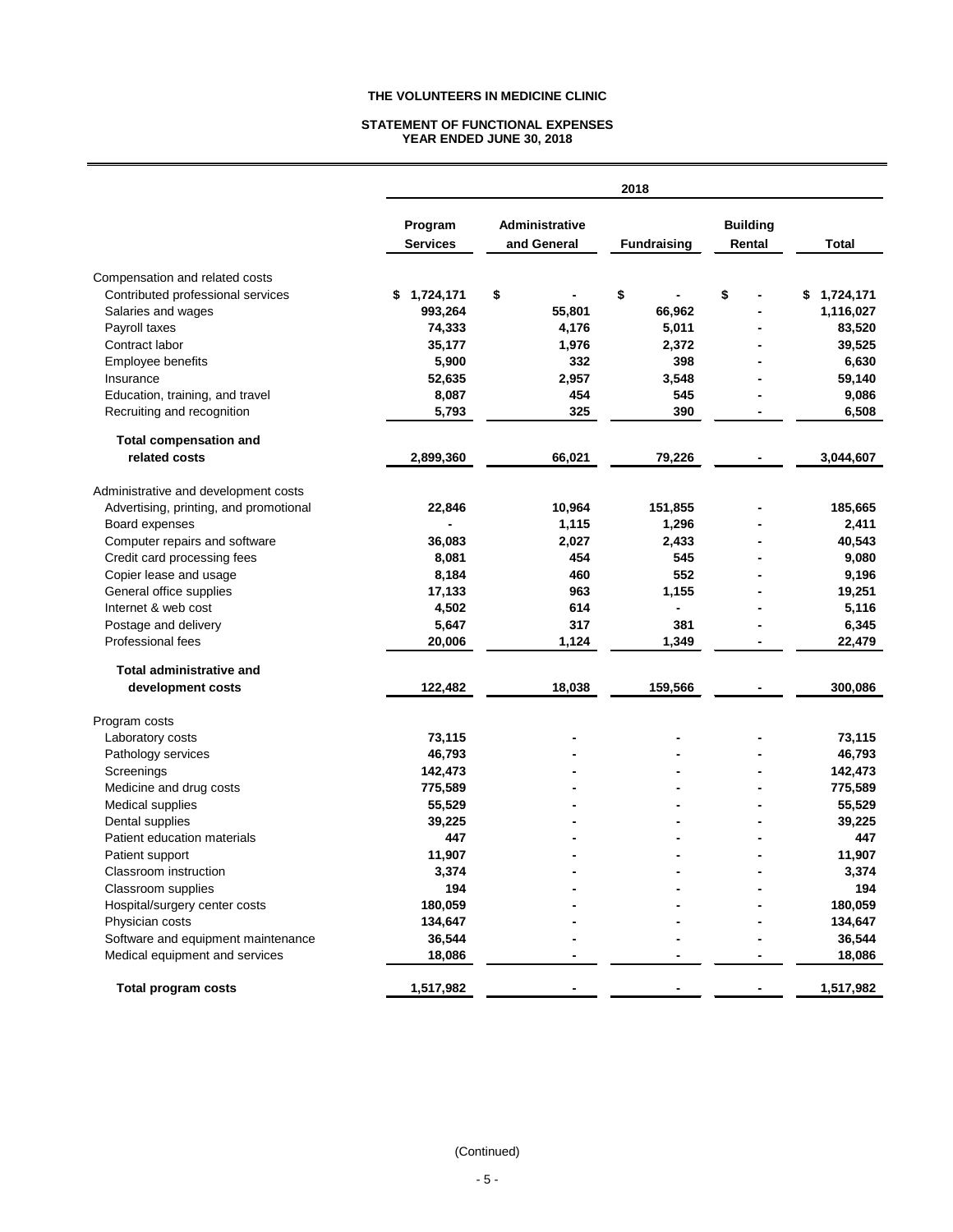#### **STATEMENT OF FUNCTIONAL EXPENSES (CONTINUED) YEAR ENDED JUNE 30, 2018**

|                                  | Program<br><b>Services</b> |           | Administrative<br>and General |        | <b>Fundraising</b> |         | <b>Building</b><br>Rental |          | Total           |
|----------------------------------|----------------------------|-----------|-------------------------------|--------|--------------------|---------|---------------------------|----------|-----------------|
| Occupancy costs                  |                            |           |                               |        |                    |         |                           |          |                 |
| Intern housing                   | \$                         | 11,196    | \$                            | -      | \$                 | ۰.      | \$                        | 3,807    | \$<br>15,003    |
| Rent/storage                     |                            | 2,501     |                               | 141    |                    | 169     |                           |          | 2,811           |
| <b>Utilities</b>                 |                            | 25,143    |                               | 1,479  |                    | 1,849   |                           | 8,504    | 36,975          |
| Telephone and communications     |                            | 5,153     |                               | 289    |                    | 347     |                           |          | 5,789           |
| Janitorial                       |                            | 11,728    |                               | 690    |                    | 862     |                           | 3,967    | 17,247          |
| Landscaping                      |                            | 108       |                               | 6      |                    | 8       |                           | 35       | 157             |
| Building repairs and maintenance |                            | 15,346    |                               | 903    |                    | 1,128   |                           | 5,190    | 22,567          |
| Insurance                        |                            | 21,161    |                               | 1,245  |                    | 1,556   |                           | 7,158    | 31,120          |
| Property taxes                   |                            | 936       |                               | 55     |                    | 69      |                           | 316      | 1,376           |
| <b>Total occupancy costs</b>     |                            | 93,272    |                               | 4,808  |                    | 5,988   |                           | 28,977   | 133,045         |
| Depreciation                     |                            | 114,875   |                               | 6,757  |                    | 8,447   |                           | 38,855   | 168,934         |
| <b>Total expenses</b>            | \$                         | 4,747,971 | \$                            | 95,624 | \$                 | 253,227 |                           | \$67,832 | \$<br>5,164,654 |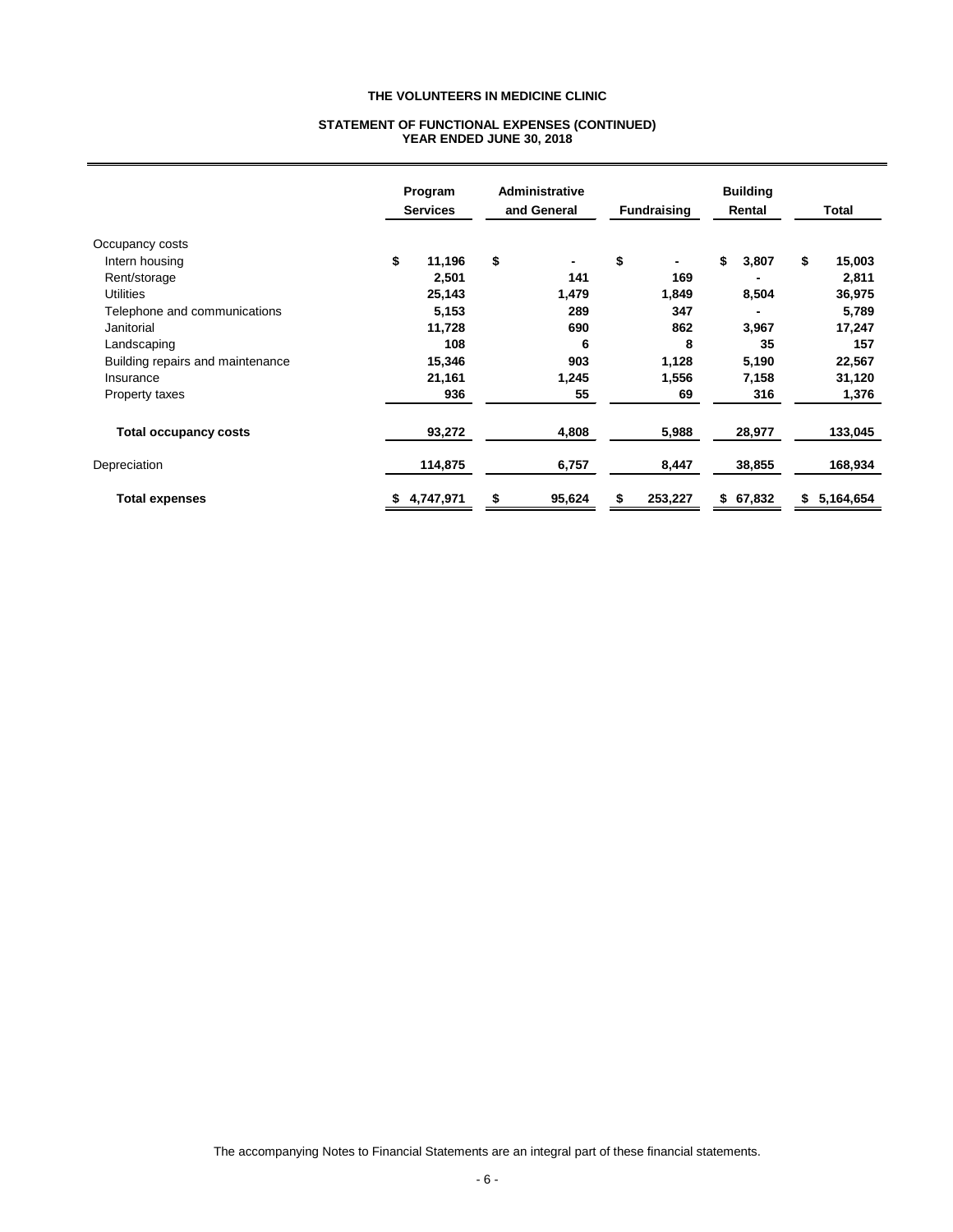#### **STATEMENT OF FUNCTIONAL EXPENSES YEAR ENDED JUNE 30, 2017**

|                                        | Program<br>Services | Administrative<br>and General | Fundraising | <b>Building</b><br>Rental | Total           |
|----------------------------------------|---------------------|-------------------------------|-------------|---------------------------|-----------------|
| Compensation and related costs         |                     |                               |             |                           |                 |
| Contributed professional services      | 1,732,888<br>\$     | \$                            | \$          | \$                        | 1,732,888<br>\$ |
| Salaries and wages                     | 1,057,811           | 59,428                        | 71,313      |                           | 1,188,552       |
| Payroll taxes                          | 78,488              | 4,409                         | 5,291       |                           | 88,188          |
| Contract labor                         | 5,818               | 327                           | 392         |                           | 6,537           |
| <b>Employee benefits</b>               | 6,933               | 389                           | 467         |                           | 7,789           |
| Insurance                              | 54,059              | 3,037                         | 3,644       |                           | 60,740          |
| Education, training, and travel        | 4,604               | 259                           | 310         |                           | 5,173           |
| Recruiting and recognition             | 6,988               | 393                           | 471         | $\blacksquare$            | 7,852           |
| <b>Total compensation and</b>          |                     |                               |             |                           |                 |
| related costs                          | 2,947,589           | 68,242                        | 81,888      |                           | 3,097,719       |
| Administrative and development costs   |                     |                               |             |                           |                 |
| Advertising, printing, and promotional | 15,446              | 3,625                         | 113,332     |                           | 132,403         |
| Board expenses                         |                     | 235                           | 273         |                           | 508             |
| Computer repairs and software          | 16,408              | 922                           | 1,106       |                           | 18,436          |
| Credit card processing fees            | 6,993               | 393                           | 471         |                           | 7,857           |
| Copier lease and usage                 | 7,754               | 436                           | 523         |                           | 8,713           |
| General office supplies                | 21,020              | 1,181                         | 1,417       |                           | 23,618          |
| Postage and delivery                   | 5,460               | 307                           | 368         |                           | 6,135           |
| Professional fees                      | 31,256              | 1,756                         | 2,107       | L,                        | 35,119          |
| <b>Total administrative and</b>        |                     |                               |             |                           |                 |
| development costs                      | 104,337             | 8,855                         | 119,597     |                           | 232,789         |
| Program costs                          |                     |                               |             |                           |                 |
| Laboratory costs                       | 74,103              |                               |             |                           | 74,103          |
| Pathology services                     | 42,446              |                               |             |                           | 42,446          |
| Screenings                             | 30,089              |                               |             |                           | 30,089          |
| Medicine and drug costs                | 1,702,051           |                               |             |                           | 1,702,051       |
| <b>Medical supplies</b>                | 47,433              |                               |             |                           | 47,433          |
| Dental supplies                        | 39,802              |                               |             |                           | 39,802          |
| Patient education materials            | 721                 |                               |             |                           | 721             |
| Patient support                        | 14,971              |                               |             |                           | 14,971          |
| Classroom instruction                  | 3,011               |                               |             |                           | 3,011           |
| Classroom supplies                     | 362                 |                               |             |                           | 362             |
| Hospital/surgery center costs          | 27,349              |                               |             |                           | 27,349          |
| Physician costs                        | 58,809              |                               |             |                           | 58,809          |
| Software and equipment maintenance     | 39,711              |                               |             | L,                        | 39,711          |
| Medical equipment and services         | 10,155              |                               |             |                           | 10,155          |
| <b>Total program costs</b>             | 2,091,013           |                               |             |                           | 2,091,013       |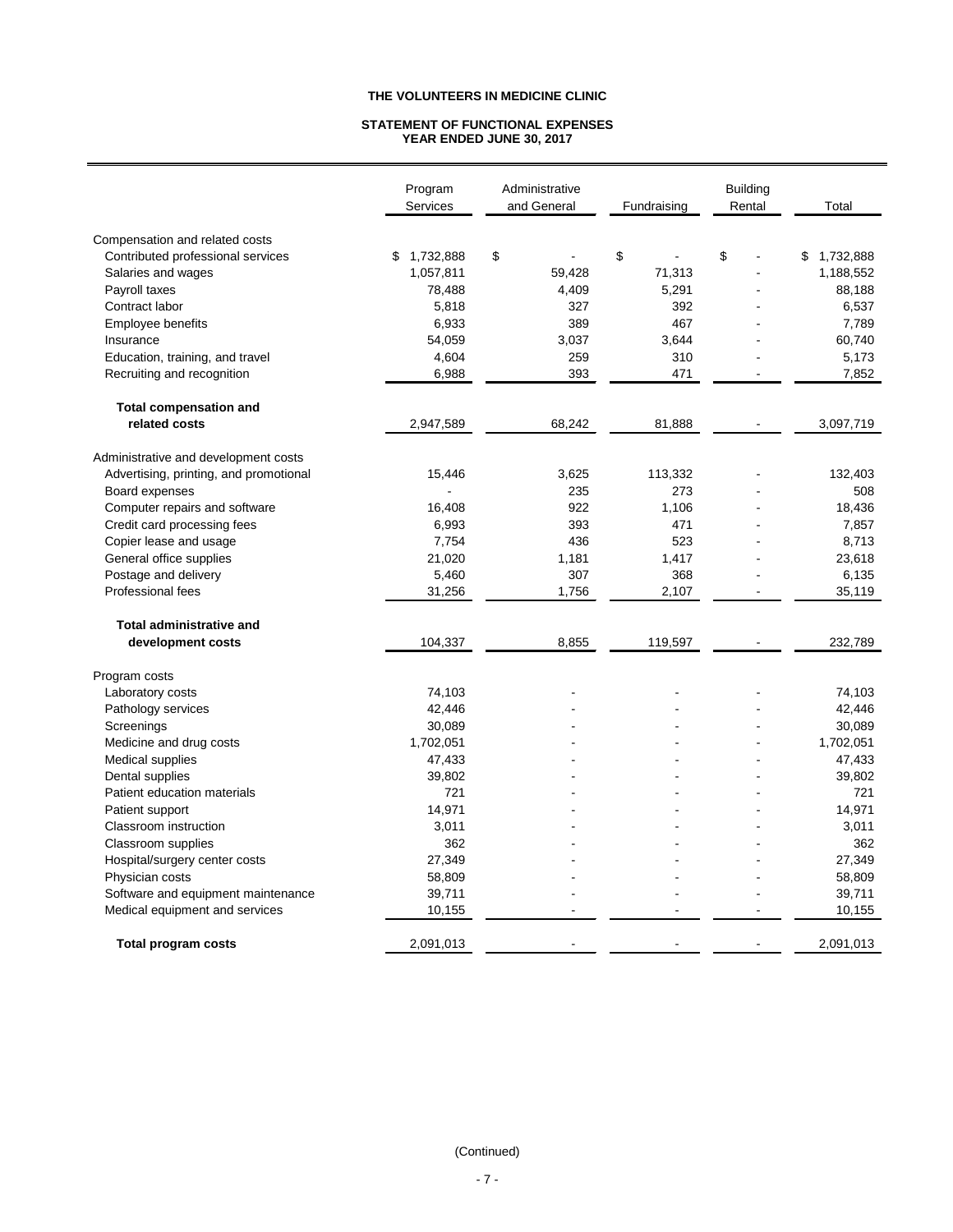#### **STATEMENT OF FUNCTIONAL EXPENSES (CONTINUED) YEAR ENDED JUNE 30, 2017**

|                                  | Program<br><b>Services</b> |           | Administrative<br>and General |                | Fundraising |         | <b>Building</b><br>Rental |          | Total |           |
|----------------------------------|----------------------------|-----------|-------------------------------|----------------|-------------|---------|---------------------------|----------|-------|-----------|
| Occupancy costs                  |                            |           |                               |                |             |         |                           |          |       |           |
| Intern housing                   | \$                         | 9,975     | \$                            | $\blacksquare$ | \$          | ٠       | \$                        | 3,392    | \$    | 13,367    |
| Rent/storage                     |                            | 4,299     |                               | 242            |             | 290     |                           |          |       | 4,831     |
| <b>Utilities</b>                 |                            | 25,724    |                               | 1,513          |             | 1,892   |                           | 8,701    |       | 37,830    |
| Telephone and communications     |                            | 7,648     |                               | 430            |             | 516     |                           |          |       | 8,594     |
| Janitorial                       |                            | 10,240    |                               | 602            |             | 753     |                           | 3,464    |       | 15,059    |
| Landscaping                      |                            | 6,294     |                               | 370            |             | 463     |                           | 2,128    |       | 9,255     |
| Building repairs and maintenance |                            | 9,946     |                               | 585            |             | 731     |                           | 3,364    |       | 14,626    |
| Insurance                        |                            | 13,986    |                               | 823            |             | 1,028   |                           | 4,731    |       | 20,568    |
| Property taxes                   |                            | 972       |                               | 57             |             | 71      |                           | 329      |       | 1,429     |
| <b>Total occupancy costs</b>     |                            | 89,084    |                               | 4,622          |             | 5,744   |                           | 26,109   |       | 125,559   |
| Depreciation                     |                            | 119,838   |                               | 7,049          |             | 8,812   |                           | 40,533   |       | 176,232   |
| <b>Total expenses</b>            | \$                         | 5,351,861 | \$                            | 88,768         | \$          | 216,041 |                           | \$66,642 | \$    | 5,723,312 |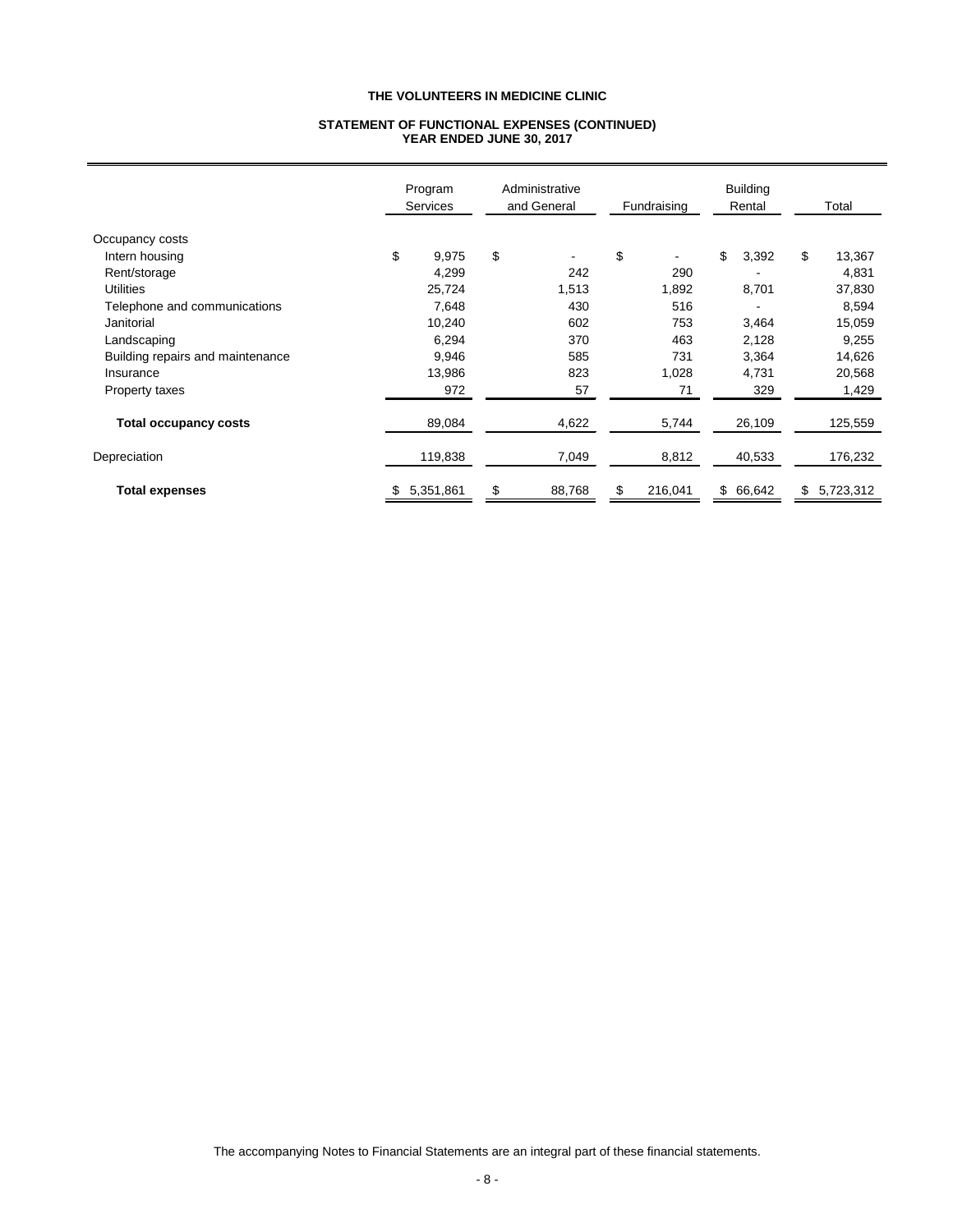# **NOTES TO FINANCIAL STATEMENTS JUNE 30, 2018 AND 2017**

### **Note 1. Nature of Organization**

The Volunteers in Medicine Clinic (the "Clinic") was incorporated on May 14, 1992, for the purposes of understanding and serving the health and wellness needs of the medically underserved population living and/or working on Hilton Head and Daufuskie Islands in South Carolina. The Clinic provides these services through proceeds from private contributions and grants.

### **Note 2. Summary of Significant Accounting Policies**

#### Basis of accounting

The Clinic maintains its accounts on the accrual basis of accounting. Revenues are recognized when the earnings process is completed and expenses are recognized in the period incurred.

#### Financial statement presentation

Financial statement presentation follows accounting standards issued by the Financial Accounting Standards Board ("FASB") for Not-for-Profit Organizations. These standards require the Clinic to report information regarding its financial position and activities according to three classes of net assets: unrestricted net assets, temporarily restricted net assets, and permanently restricted net assets.

*Permanently Restricted* – Net assets subject to donor-imposed stipulations that they be maintained by the Clinic.

*Temporarily Restricted* – Net assets whose use by the Clinic is subject to donor-imposed stipulations that can be fulfilled by actions of the Clinic pursuant to those stipulations or that expire by the passage of time.

*Unrestricted* – Net assets that are not subject to donor-imposed restrictions. Unrestricted net assets may be designated for specific purposes by the Clinic or may otherwise be limited by contractual agreements with outside parties.

## Cash and cash equivalents

The Clinic considers its investments with an original maturity of three months or less to be cash equivalents.

#### Investments

Investments consist of equity securities, mutual funds, and debt securities, and are stated at fair value in the statements of financial position based on quoted market prices. Realized gains and losses on dispositions are based on the net proceeds and the average cost of the shares sold. Unrealized gains and losses are charged or credited to the statements of activities. Gains and losses on investments are reported as increases or decreases in unrestricted net assets unless their use is restricted by explicit donor stipulation or by law.

#### Grants receivable

Grants receivable represent amounts which have been awarded, performance completed but grant monies not received. These amounts are included in Receivables and Contributions and grants within the Statements of Financial Position and Statements of Activities, respectively.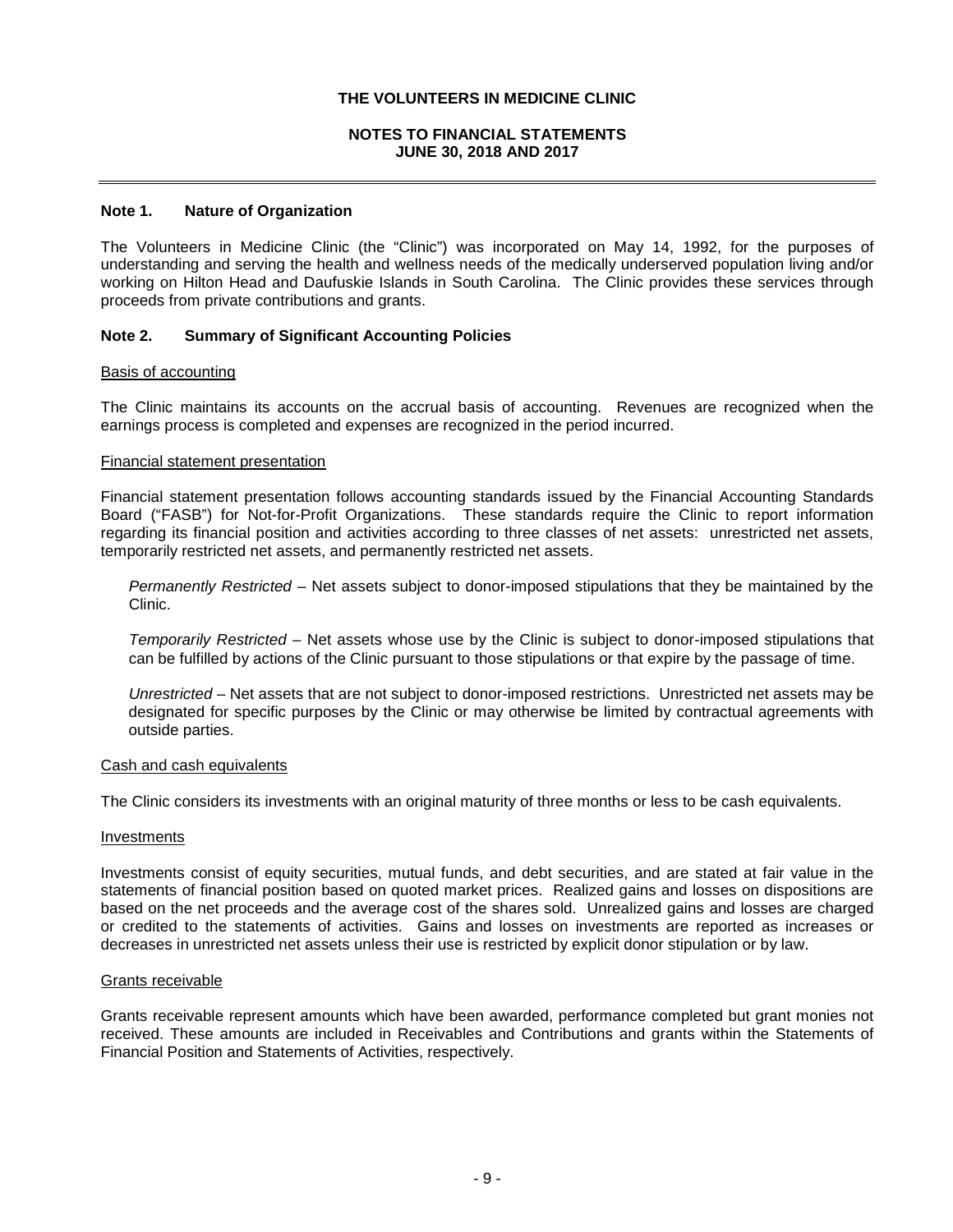## **NOTES TO FINANCIAL STATEMENTS JUNE 30, 2018 AND 2017**

### **Note 2. Summary of Significant Accounting Policies** (Continued)

#### Property and equipment

The Clinic records newly acquired real and personal property and major improvements at cost and donated property at fair market value. The Clinic calculates depreciation on fixed assets over the estimated useful lives, using straight line and accelerated methods, which are as follows:

|                            | Years    |
|----------------------------|----------|
|                            |          |
| Buildings and improvements | 25       |
| Equipment                  | $3 - 10$ |

Maintenance and repairs are charged to expense as incurred. When assets are retired or otherwise disposed of, the cost is removed from the asset account, and the related depreciation reserve is adjusted with the difference charged to income.

#### Use of estimates

The preparation of financial statements in conformity with accounting principles generally accepted in the United States of America requires management to make estimates and assumptions that affect the reported amount of assets and liabilities and disclosure of contingent assets and liabilities at the date of the financial statements and the reported amount of revenue and expense during the reporting period. Reality could differ from those estimates.

#### Functional expenses

Directly identifiable expenses are charged to program services. Expenses related to more than one function are charged to program and supporting services on the basis of personnel time and space utilized for the related activities. Administrative and general expenses include those expenses that are not directly identifiable with any other specific function, but provide for the overall support and direction of the Clinic.

#### Donated services and supplies

Donated services and supplies are recognized as contributions when such services require specialized skills and would otherwise need to be purchased by the Clinic. Donated services from individual volunteers in areas not requiring specialized skills are not recognized as contributions in the financial statements since they do not meet the recognition criteria under accounting standards.

#### Revenue recognition

Contributions received are recorded as unrestricted, temporarily restricted, or permanently restricted support, depending on the existence and/or nature of any donor restrictions. Support that is restricted by the donor is reported as an increase in unrestricted net assets if the restriction expires in the reporting period in which the support is recognized. All other donor-restricted support is reported as an increase in temporarily or permanently restricted net assets depending on the nature of the restriction. When a restriction expires, that is when a stipulated time restriction ends or purpose restriction is accomplished, temporarily restricted net assets are reclassified to unrestricted net assets and reported in the statement of activities as net assets released from restrictions.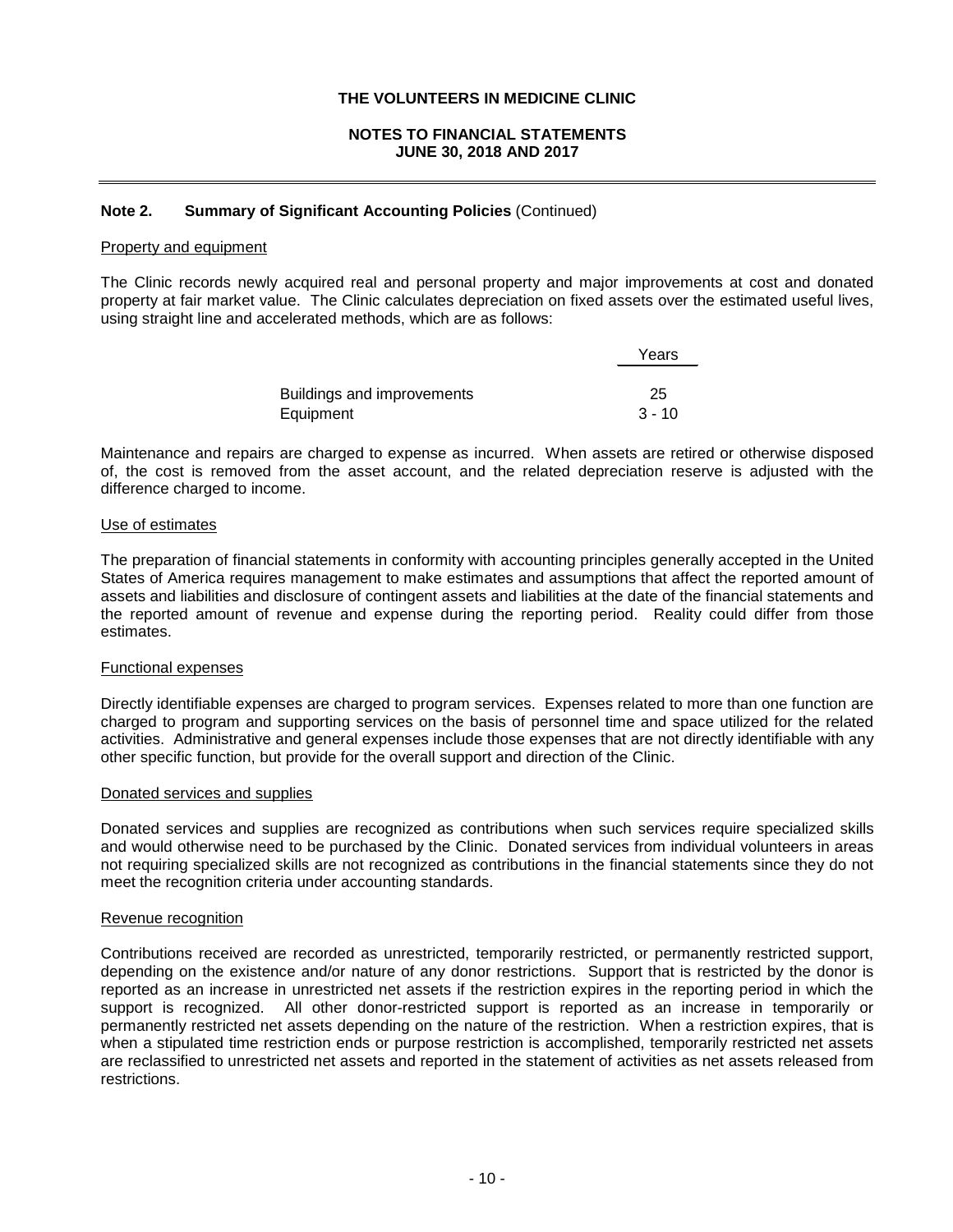# **NOTES TO FINANCIAL STATEMENTS JUNE 30, 2018 AND 2017**

# **Note 3. Concentrations of Credit Risk**

Financial instruments that potentially subject the Clinic to concentrations of credit risk consist principally of cash and cash equivalent accounts held at financial institutions and investments. The credit worthiness of the parties to these transactions is subject to continuous review and evaluation.

The Clinic places its cash and cash equivalents on deposit with financial institutions in the United States. The Securities Investor Protection Corporation (SIPC) provides protection from loss resulting from brokerage firm fraud or failure for cash and securities up to \$500,000, including \$250,000 for cash. The Federal Deposit Insurance Corporation (FDIC) insures deposits held at insured financial institutions up to \$250,000 for each deposit ownership category.

The Clinic, from time to time, may have amounts on deposit in excess of the respective insurance and protection limits. The Clinic's uninsured or unprotected cash balances totaled \$619,841 and \$661,173 as of June 30 2018 and 2017, respectively.

### **Note 4. Investments**

Summary of investments at June 30, 2018 and 2017 were:

|                                                    | 2018      | 2017      |
|----------------------------------------------------|-----------|-----------|
| Held at brokerage firm                             | 6,696,700 | 6,031,742 |
| Endowment fund held by other entity, the Community |           |           |
| Foundation of the Lowcountry, Inc. (CFL)           |           |           |
| Board designated, invested by CFL Donor            | 403,264   | 410,788   |
| Donor restricted, spendable portion                | 5,537     | 3,831     |
| Total held by CFL                                  | 408,801   | 414,619   |
| Total reported on Statements of Financial Position | 7,105,501 | 6.446.361 |

#### Investments, held at brokerage firm

The amortized costs, gross unrealized gains and losses, and estimated fair values of investment securities held at a brokerage firm are summarized as follows:

|                       |   | Amortized<br>Cost |   | <b>Unrealized</b><br>Gains |  | Unrealized<br><b>Losses</b> |    | <b>Estimated</b><br><b>Fair Value</b> |
|-----------------------|---|-------------------|---|----------------------------|--|-----------------------------|----|---------------------------------------|
| June 30, 2018         |   |                   |   |                            |  |                             |    |                                       |
| Corporate debt        | S | 1,009,715         | S | 13.219                     |  | (14, 981)                   | \$ | 1,007,953                             |
| Municipal debt        |   | 84,827            |   | $\blacksquare$             |  | (6, 190)                    |    | 78,637                                |
| Equity securities     |   | 2,241,672         |   | 693,829                    |  | (24, 250)                   |    | 2,911,251                             |
| Mutual funds          |   | 675,695           |   | 1.441                      |  | $\blacksquare$              |    | 677,136                               |
| Exchange traded funds |   | 1,847,797         |   | 180,408                    |  | (6, 482)                    |    | 2,021,723                             |
| Total                 |   | 5,859,706         |   | 888,897                    |  | (51, 903)                   |    | 6,696,700                             |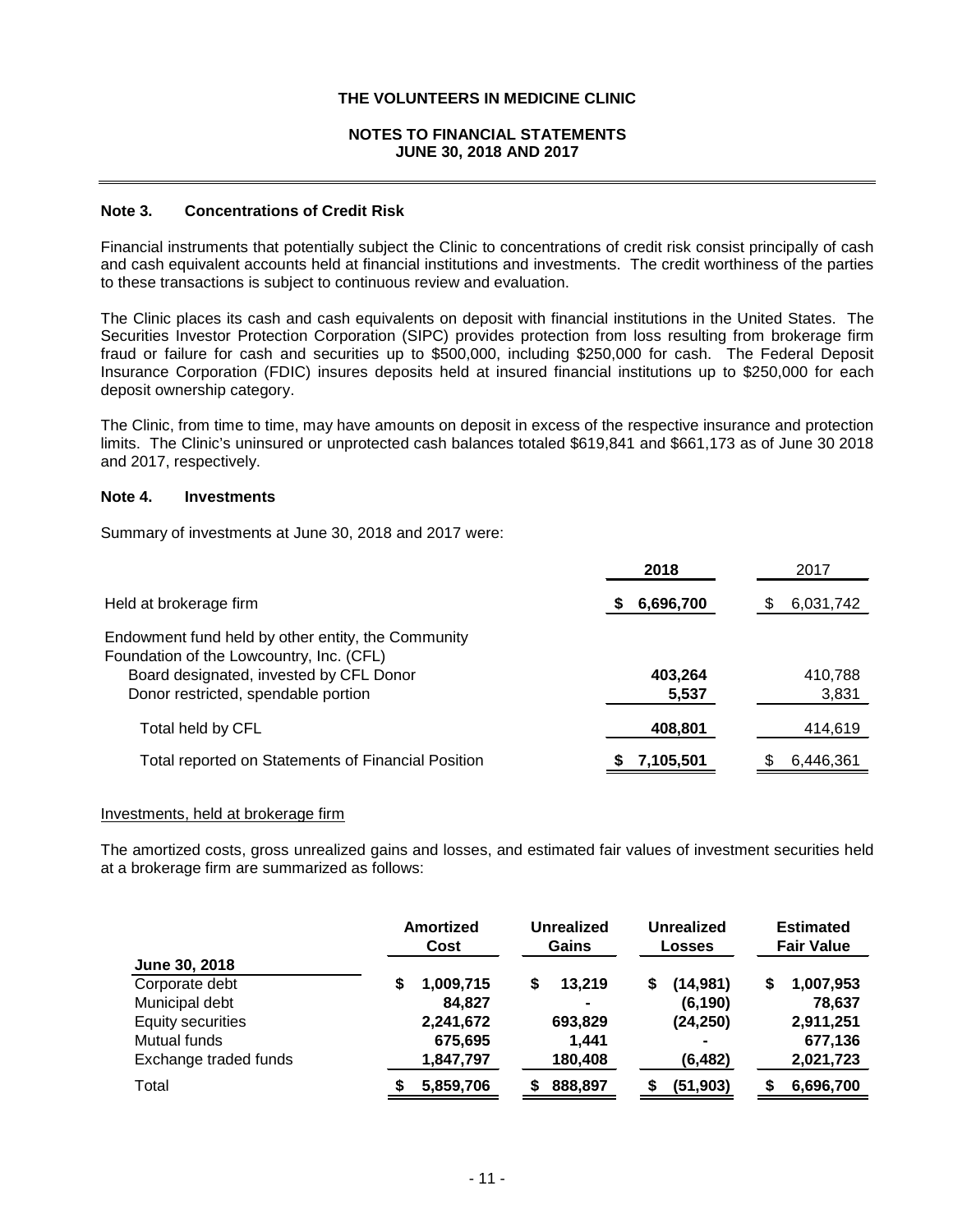# **NOTES TO FINANCIAL STATEMENTS JUNE 30, 2018 AND 2017**

# **Note 4. Investments** (Continued)

|                          | Amortized<br>Cost |    | Unrealized<br>Gains |   | Unrealized<br>Losses |    | Estimated<br>Fair Value |
|--------------------------|-------------------|----|---------------------|---|----------------------|----|-------------------------|
| June 30, 2017            |                   |    |                     |   |                      |    |                         |
| Corporate debt           | \$<br>1,196,314   | \$ | 52,492              | S | (1,090)              | \$ | 1,247,716               |
| Municipal debt           | 84,989            |    | ٠                   |   | (2,276)              |    | 82,713                  |
| <b>Equity securities</b> | 2,186,593         |    | 625.111             |   | (19, 307)            |    | 2,792,397               |
| Mutual funds             | 703,004           |    | 17,608              |   |                      |    | 720,612                 |
| Exchange traded funds    | 1,072,081         |    | 118,511             |   | (2, 288)             |    | 1,188,304               |
| Total                    | 5,242,981         | S  | 813,722             |   | (24, 961)            | S. | 6,031,742               |

### Endowment investment fund – agency funds

The Board of Directors elected to invest funds in an endowment with the Community Foundation of the Lowcountry Inc. (the "Foundation"). These funds are managed by the Foundation as part of a pool of investments and the Clinic has no control regarding investment decisions. Funds available for distribution on an annual basis are determined by calculating 5% of the average market value of the fund over a 12-quarter period. Assets may also be distributed to meet emergency funding needs of the Clinic as determined by the Foundation in its sole discretion. The Clinic may elect to add all or any part of the distribution back to the fund. Amounts related to this fund reported in the Statement of Financial Position as investment funds as of June 30, 2018 and 2017, were \$403,264 and \$410,788, respectively.

The Foundation investments represent the proportional interest in the investment pool managed by the Foundation. The investments are reported at their fair value which is estimated as the fair value of the underlying assets held by the Foundation. This investment is categorized as Level 3 under the fair value measurement hierarchy. The components of the investment funds related to the endowment are classified as permanently restricted.

# Endowment investment fund – third-party funds

The Clinic also has an endowment fund which is the accumulation of amounts donated to the Foundation by third-party donors for the ultimate benefit of The Volunteers in Medicine Clinic (Third Party Fund). In accordance with generally accepted accounting principles, the Clinic has excluded from their financial statements the non-spendable portion of the contributions and related investment gains, losses, and fees that are from third-party donors. The balance of the non-spendable portion excluded from the financial statements was \$126,561 and \$35,738 as of June 30, 2018 and 2017, respectively.

Funds available for distribution from this fund on an annual basis (the spendable portion) are determined by calculating 5% of the average market value of the fund over a 12-quarter period. The Clinic may elect to add all or any part of the distribution back to the fund. The Clinic made no such election in 2018 or 2017. The spendable portion of this fund reported in the Statements of Financial Position as investment funds as of June 30, 2018 and 2017, was \$5,537 and \$3,831, respectively.

# **Note 5. Fair Value Measurements**

Accounting principles generally accepted in the United States of America provide a framework for measuring fair value (FASB ASC 820-10), *Fair Value Measurements and Disclosures*. The framework provides a fair value hierarchy that prioritizes the inputs to valuation techniques used to measure fair value. The hierarchy gives the highest priority to unadjusted quoted prices in active markets for identical assets or liabilities (Level 1 measurements) and the lowest priority to unobservable inputs (Level 3 measurements). The three levels of the fair value hierarchy under FASB ASC 820-10 are described below: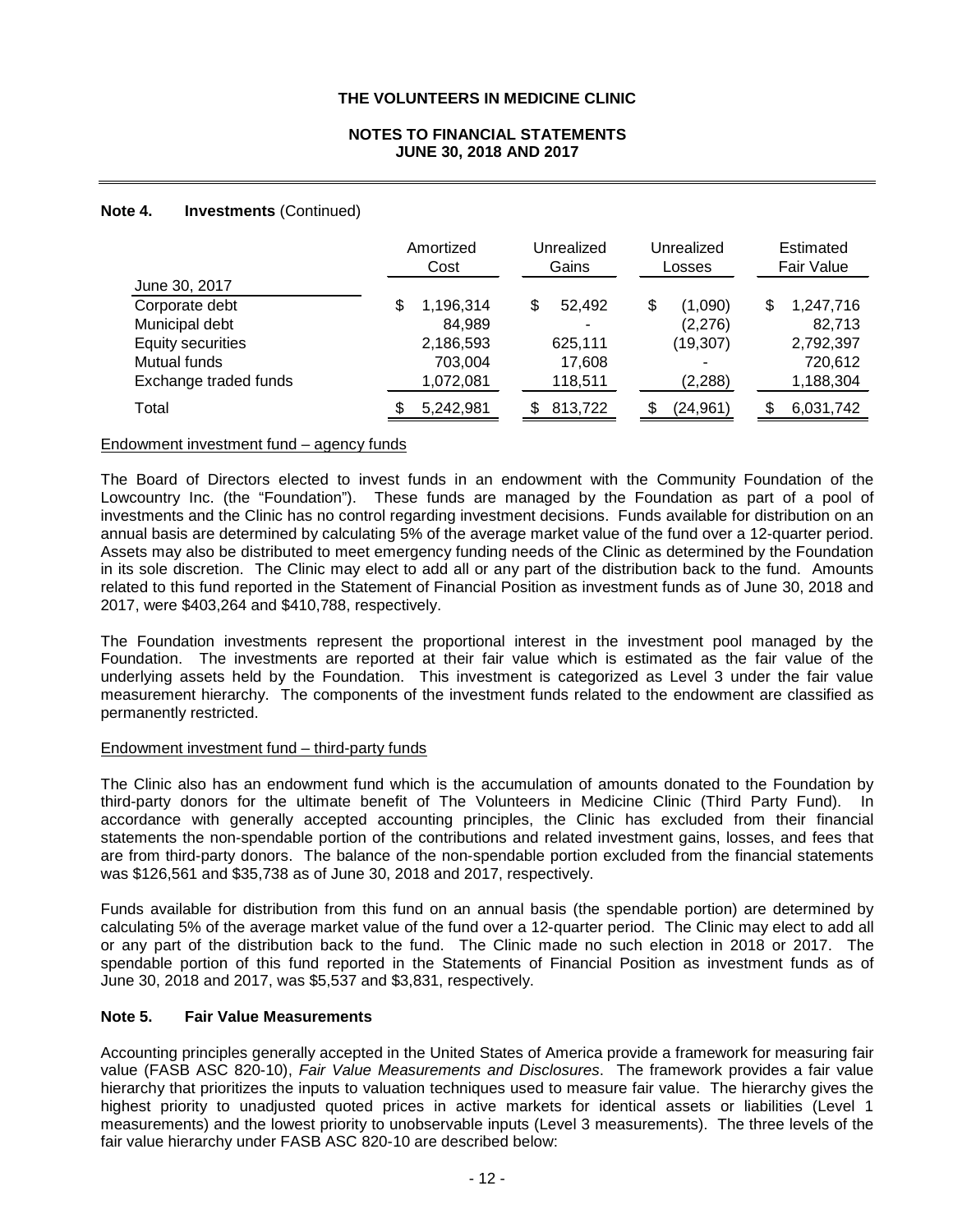# **NOTES TO FINANCIAL STATEMENTS JUNE 30, 2018 AND 2017**

### **Note 5. Fair Value Measurements** (Continued)

- Level 1 Inputs to the valuation methodology are unadjusted quoted prices for identical assets or liabilities in active markets that the Clinic has the ability to access.
- Level 2 Inputs to the valuation methodology include:
	- Quoted prices for similar assets or liabilities in active markets,
	- Quoted prices for identical or similar assets or liabilities in inactive markets,
	- Inputs other than quoted prices that are observable for the asset or liability,
	- Inputs that are derived principally from or corroborated by observable market data by correlation or other means.

If the asset or liability has a specific (contractual) term, the Level 2 input must be observable for substantially the full term of the asset or liability.

Level 3 Inputs to the valuation methodology are unobservable and significant to the fair value measurement.

The asset's or liability's fair value measurement level within the fair value hierarchy is based on the lowest level of any input that is significant to the fair value measurement. Valuation techniques used need to maximize the use of observable inputs and minimize the use of unobservable inputs.

Following is a description of the valuation methodology used for assets measured at fair value. There have been no changes in the methodology used at June 30, 2018 and 2017.

- *U.S. Treasuries, equity securities and exchange traded funds*: Valued at the closing price reported on the active market on which the individual securities are traded.
- *Debt securities*: Valued at the closing price reported on the active market on which the individual bonds are traded.
- *Mutual funds*: Valued at the quoted net asset value (NAV) of shares held by the Clinic at year end.
- *Investment held by other entity*: As the Clinic does not know the precise allocation of the underlying assets on an ongoing basis, the asset is classified as Level 3 within the valuation hierarchy based upon the asset's fair value as represented by the fund's management.

The method described above may produce a fair value calculation that may not be indicative of net realizable value or reflective of future fair values. Furthermore, while the Clinic believes its valuation method is appropriate and consistent with other market participants, the use of different methodologies or assumptions to determine the fair value of certain financial instruments could result in a different fair value measurement at the reporting date.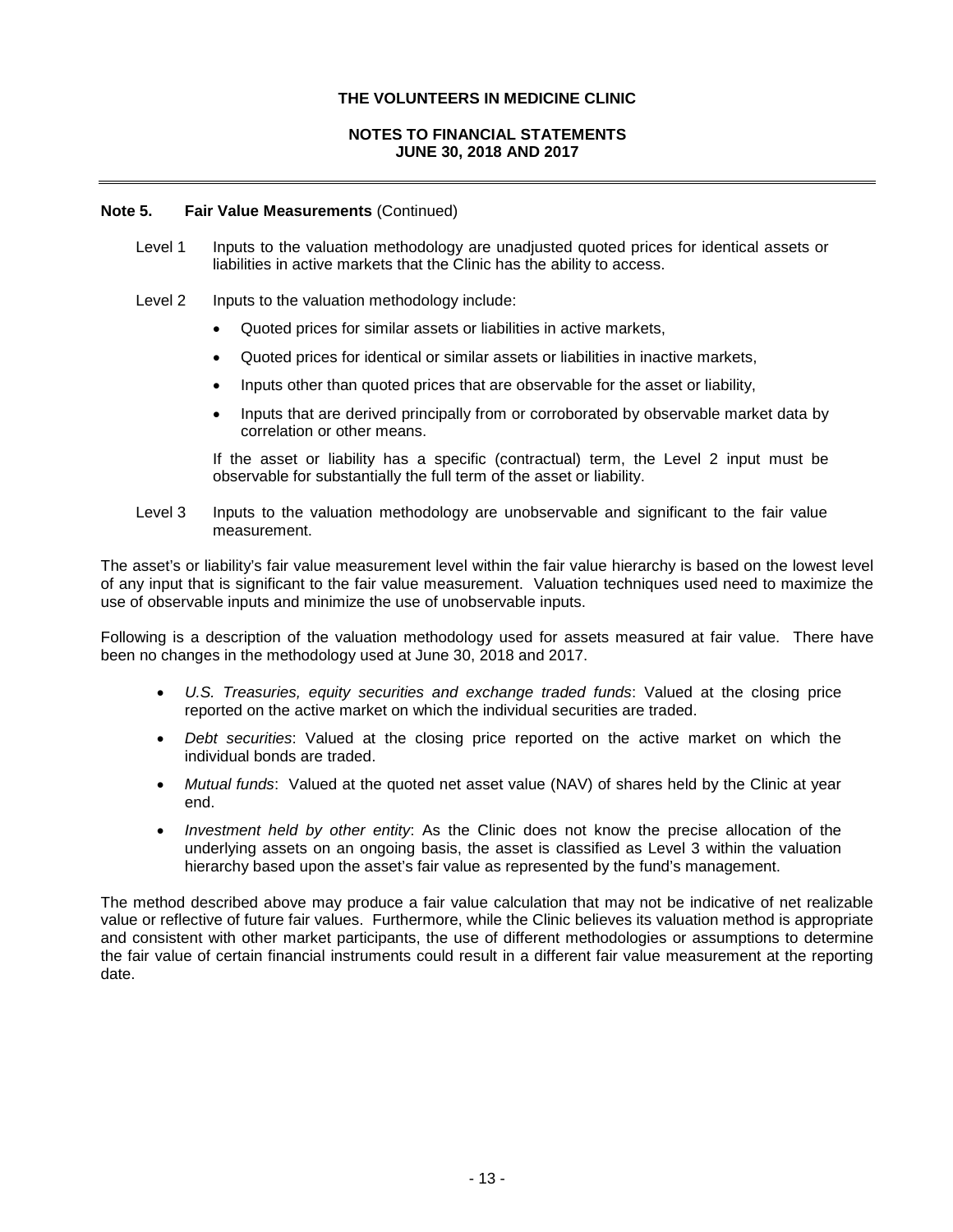## **NOTES TO FINANCIAL STATEMENTS JUNE 30, 2018 AND 2017**

#### **Note 5. Fair Value Measurements** (Continued)

The following tables set forth by level, within the fair value hierarchy, the Clinic's assets at fair value as of June 30, 2018 and 2017:

|                                                                                                                                  | Assets at Fair Value as of June 30, 2018                       |    |                    |    |                                          |    |                                                                     |
|----------------------------------------------------------------------------------------------------------------------------------|----------------------------------------------------------------|----|--------------------|----|------------------------------------------|----|---------------------------------------------------------------------|
|                                                                                                                                  | Level 1                                                        |    | Level <sub>2</sub> |    | Level 3                                  |    | <b>Total</b><br><b>Fair Value</b>                                   |
| Corporate debt<br>Municipal debt<br><b>Equity securities</b><br>Mutual funds<br>Exchange traded funds<br>Investments held by CFL | \$<br>1,007,953<br>78,637<br>2,911,251<br>677,136<br>2,021,723 | \$ |                    | \$ | 408,801                                  | \$ | 1,007,953<br>78,637<br>2,911,251<br>677,136<br>2,021,723<br>408,801 |
| <b>Total assets</b>                                                                                                              | 6,696,700                                                      |    |                    |    | 408,801                                  |    | 7,105,501                                                           |
|                                                                                                                                  |                                                                |    |                    |    | Assets at Fair Value as of June 30, 2017 |    |                                                                     |
|                                                                                                                                  | Level 1                                                        |    | Level 2            |    | Level 3                                  |    | Total<br>Fair Value                                                 |
| Corporate debt<br>Municipal debt<br><b>Equity securities</b><br>Mutual funds<br>Exchange traded funds<br>Investments held by CFL | \$<br>1,247,716<br>82,713<br>2,792,397<br>720,612<br>1,188,304 | \$ |                    | \$ | 414,619                                  | \$ | 1,247,716<br>82,713<br>2,792,397<br>720,612<br>1,188,304<br>414,619 |
| <b>Total assets</b>                                                                                                              | \$<br>6,031,742                                                | \$ |                    | \$ | 414,619                                  | \$ | 6,446,361                                                           |

The following table sets forth a summary of changes in the fair value of the Clinic's Level 3 assets for the years ended June 30, 2018 and 2017: Investments

|                                                                               | THESUTENIS<br>Held by<br><b>CFL</b>        |  |  |
|-------------------------------------------------------------------------------|--------------------------------------------|--|--|
| Balance, June 30, 2016<br>Unrealized gains<br>Management fees                 | \$<br>374,295<br>44,736<br>(4, 412)        |  |  |
| Balance, June 30, 2017<br>Grants given<br>Unrealized gains<br>Management fees | 414,619<br>(34, 312)<br>33,209<br>(4, 715) |  |  |
| <b>Balance, June 30, 2018</b>                                                 | \$<br>408,801                              |  |  |

Total net gains and losses for Level 3 assets for the periods ended June 30, 2018 and 2017, are included in net realized and unrealized gains (losses) on investments in the Statements of Activities. The transfers out of Level 3 assets for the years ended June 30, 2018 and 2017, were \$34,312 and \$0, respectively.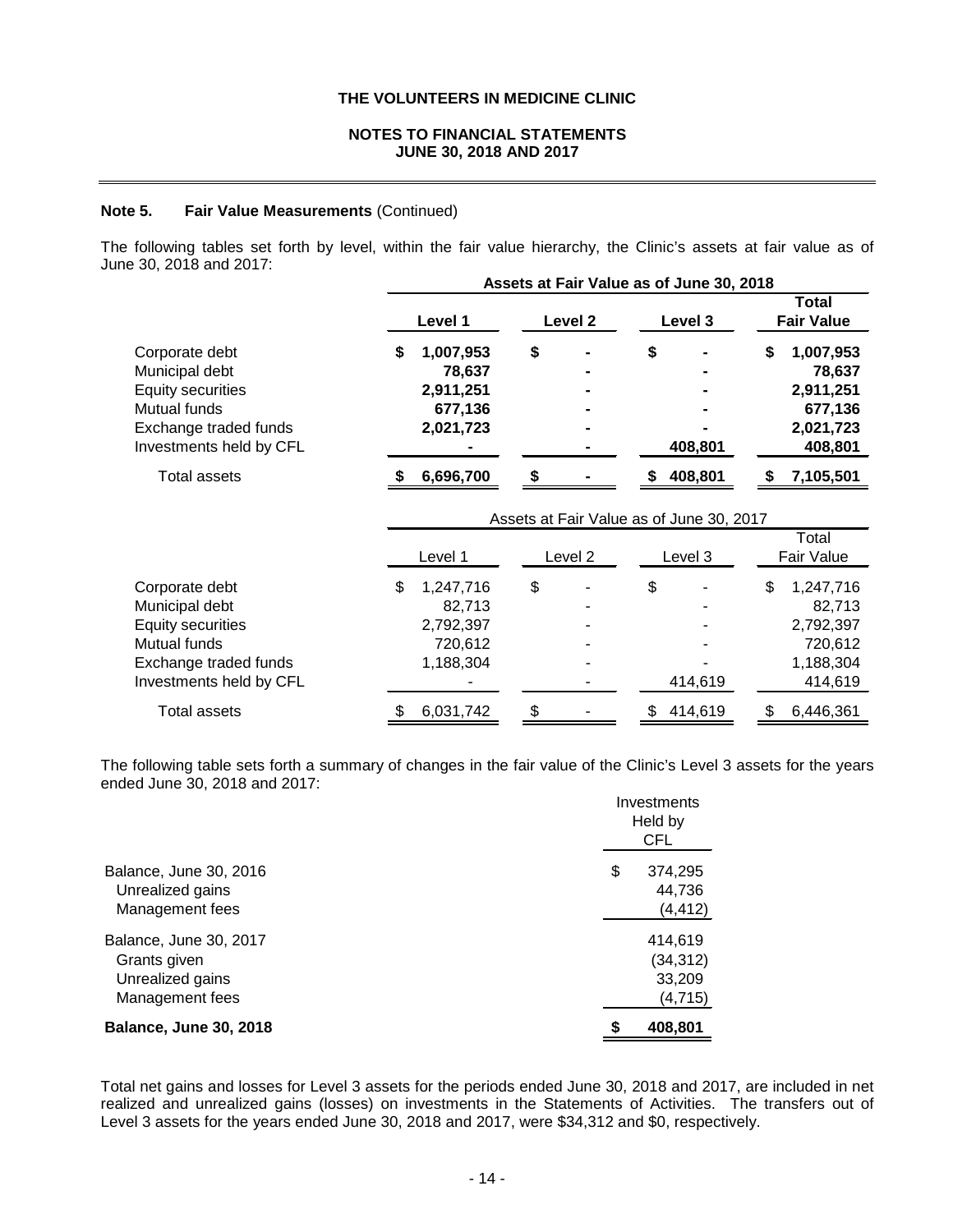# **NOTES TO FINANCIAL STATEMENTS JUNE 30, 2018 AND 2017**

# **Note 6. Property and Equipment**

Property and equipment consists of the following at June 30:

|                                            | 2018           | 2017         |
|--------------------------------------------|----------------|--------------|
| Land                                       | 781.240<br>S   | 781,240<br>S |
| <b>Buildings</b>                           | 1,683,055      | 1,667,255    |
| Computers and software                     | 513,439        | 501,835      |
| Medical furniture, fixtures, and equipment | 562,155        | 505,332      |
| Office furniture, fixtures, and equipment  | 498,688        | 489,930      |
| Subtotal                                   | 4,038,577      | 3,945,592    |
| Less accumulated depreciation              | 2,404,229      | 2,235,296    |
| Net property and equipment                 | S<br>1,634,348 | 1.710.296    |

# **Note 7. Net Assets – Unrestricted and Temporarily Restricted**

Unrestricted net assets consists of the following as of June 30:

|                                                        | 2018                   | 2017                     |
|--------------------------------------------------------|------------------------|--------------------------|
| Board designated endowed funds<br>Imlay/McConnell fund | 4,070,313<br>99,798    | 3,903,341<br>S<br>94,874 |
| Total board designated funds<br>Undesignated           | 4,170,111<br>2,542,692 | 3,998,215<br>2,375,751   |
| Total unrestricted net assets                          | 6,712,803              | 6,373,966                |

The Clinic has received various contributions which are restricted in their use. Temporarily restricted net assets are available for the following purposes at June 30:

|                                         | 2018         |    | 2017    |  |
|-----------------------------------------|--------------|----|---------|--|
| Dental clinic                           | 21,535<br>\$ | \$ | 14,420  |  |
| Healing services                        | 320          |    | 320     |  |
| Mammography clinic                      | 34,005       |    | 27,579  |  |
| Other restricted programs               | 155,406      |    | 56,388  |  |
| Surgical program                        | 47,148       |    | 71,614  |  |
| Wellness center                         | 86,104       |    | 125,015 |  |
| Endowment available for appropriations  | 778,354      |    | 701,618 |  |
| Total temporarily restricted net assets | 1,122,872    |    | 996.954 |  |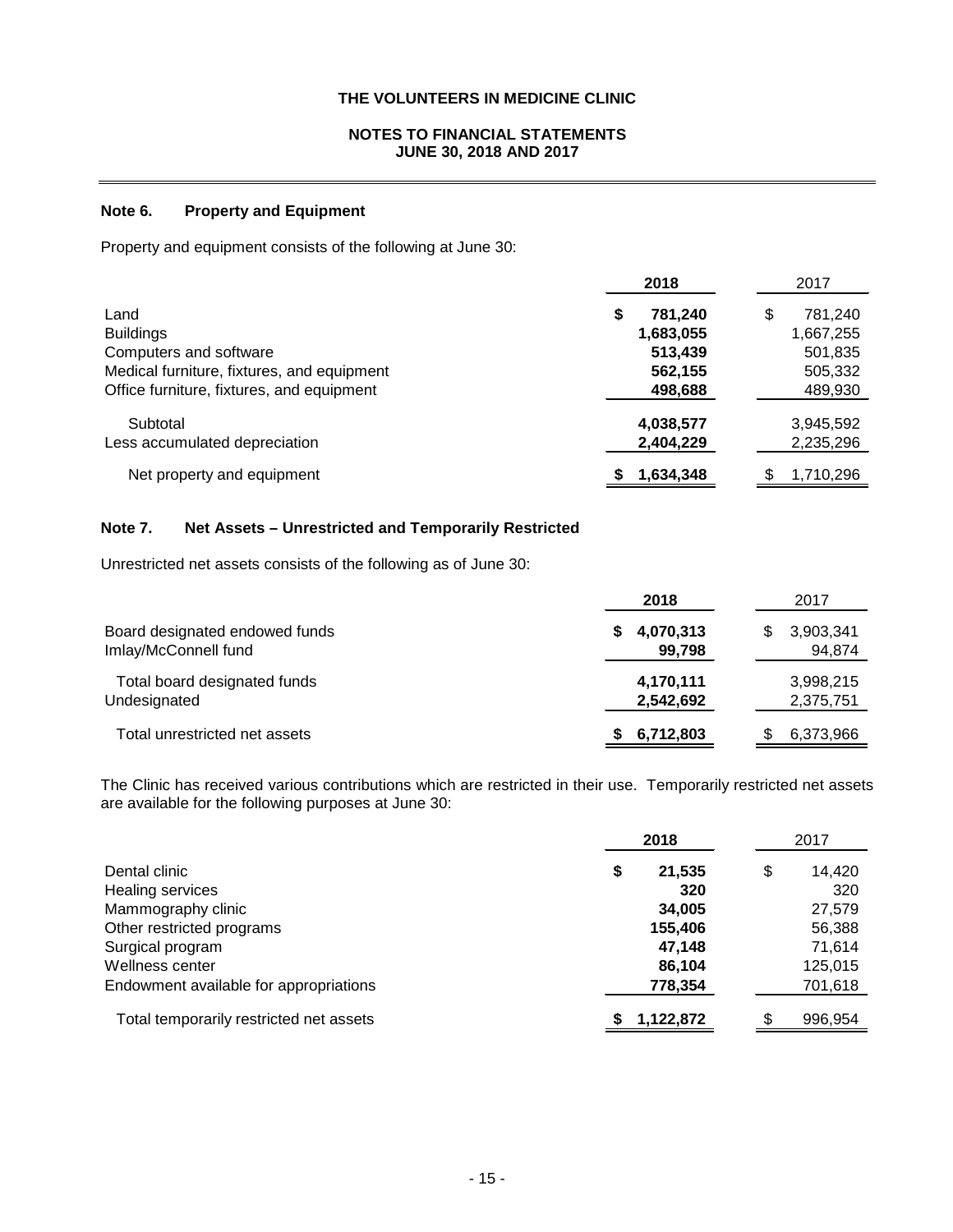## **NOTES TO FINANCIAL STATEMENTS JUNE 30, 2018 AND 2017**

### **Note 8. Net Assets – Endowment**

The Clinic's endowment consists of donor restricted funds. As required by generally accepted accounting principles, net assets associated with endowment funds, including funds designated by the Board of Directors to function as endowments, are classified and reported based on the existence or absence of donor-imposed restrictions.

The State of South Carolina adopted the Uniform Prudent Management of Institutional Funds Act (UPMIFA) effective July 1, 2008. The Board of Trustees of the Foundation has interpreted the UPMIFA as requiring the preservation of the original gift as of the gift date of the donor-restricted endowment funds absent explicit donor stipulations to the contrary. As a result of this interpretation, the Foundation classifies as permanently restricted net assets: (1) the original value of the gifts donated to the permanent endowment, (2) the original value of subsequent gifts to the permanent endowment, and (3) accumulations or reductions to the permanent endowment made in accordance with the direction of the applicable donor gift instrument at the time the accumulation is added to or the reduction subtracted from the fund.

The remaining portion of the donor-restricted endowment fund that is not classified in permanently restricted net assets is classified as temporarily restricted net assets until these amounts are appropriated for expenditure by the Foundation in a manner consistent with the standard of prudence described in the UPMIFA. In accordance with the UPMIFA, the Foundation considers the following factors in making a determination to appropriate or accumulate donor-restricted endowment funds:

- The duration and preservation of the fund
- The purposes of the Foundation and the donor-restricted endowment fund
- General economic conditions
- The possible effect of inflation and deflation
- The expected total return from income and the appreciation of investments
- Other resources of the Foundation
- The investment policy of the Foundation

At June 30, 2018, the Foundation had the following endowment net assets composition by type of fund:

|                                                                      | Unrestricted-<br><b>Board</b><br><b>Designated</b> | Temporarily<br><b>Restricted</b> | Permanently<br><b>Restricted</b> | Total                    |
|----------------------------------------------------------------------|----------------------------------------------------|----------------------------------|----------------------------------|--------------------------|
| Donor-restricted endowment funds<br>Board-designated endowment funds | $\blacksquare$<br>4,070,348                        | 778.354                          | \$1,793,890                      | \$2,572,244<br>4,070,348 |
| Total funds                                                          | 4,070,348                                          | 778,354                          | 1,793,890                        | \$6,642,592              |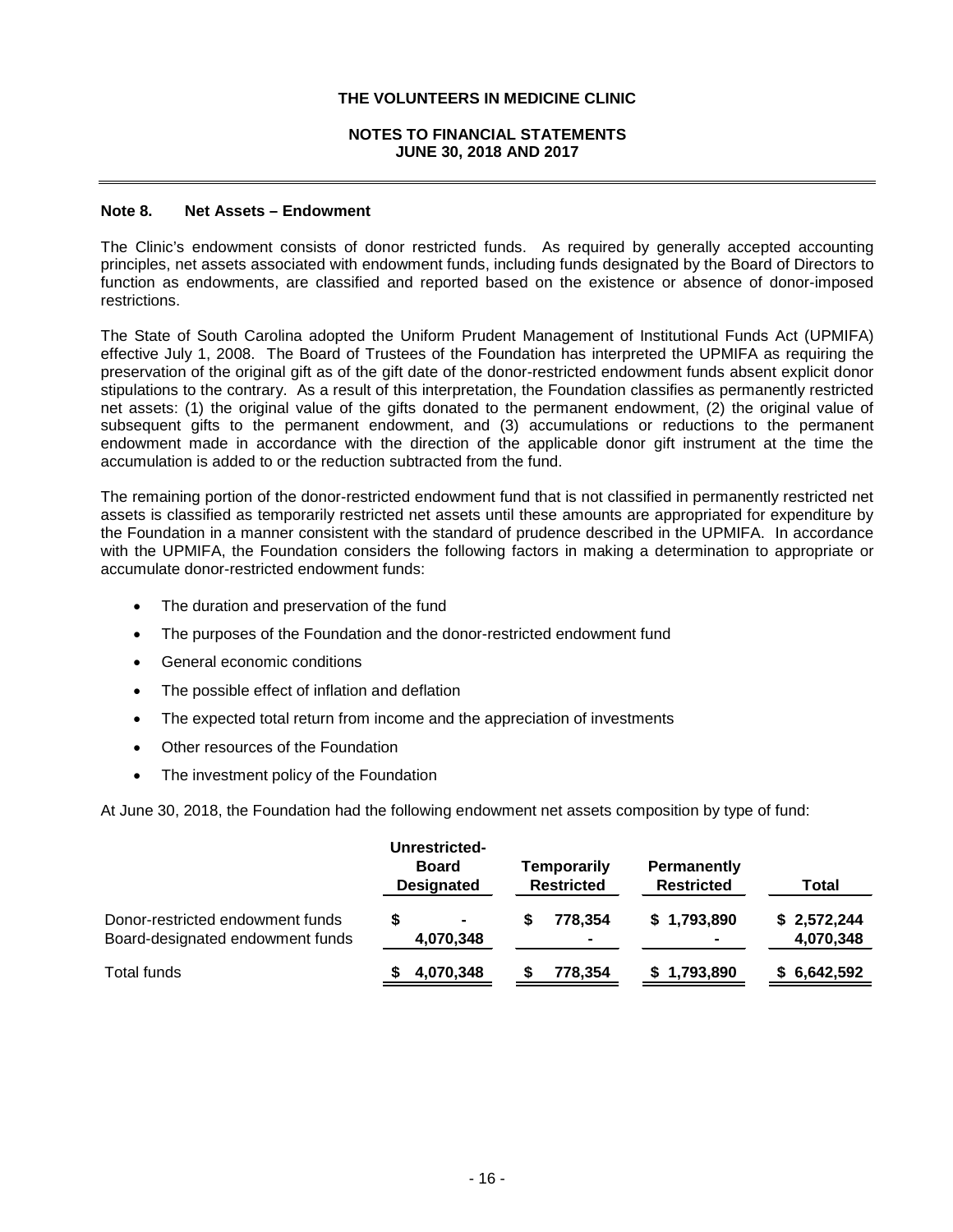# **NOTES TO FINANCIAL STATEMENTS JUNE 30, 2018 AND 2017**

# **Note 8. Net Assets – Endowment** (Continued)

The following are the changes in endowment net assets for the year ended June 30 2018:

|                                                                        | Unrestricted-<br><b>Board</b><br><b>Temporarily</b><br><b>Restricted</b><br><b>Designated</b> |               | <b>Permanently</b><br><b>Restricted</b> | <b>Total</b>    |  |
|------------------------------------------------------------------------|-----------------------------------------------------------------------------------------------|---------------|-----------------------------------------|-----------------|--|
| Endowment net assets,<br>July 1, 2017                                  | \$<br>3,903,377                                                                               | \$<br>701,618 | \$1,793,890                             | \$6,398,885     |  |
| Investment return:<br>Investment income<br>Net realized and unrealized | 95,359                                                                                        | 43,825        |                                         | 139,184         |  |
| investment losses                                                      | 227,747                                                                                       | 104,667       |                                         | 332,414         |  |
| Appropriation of endowment<br>assets for expenditure                   | (156, 135)                                                                                    | (71, 756)     |                                         | (227, 891)      |  |
| Endowment net assets,<br>June 30, 2018                                 | 4,070,348                                                                                     | 778,354       | 1,793,890<br>S.                         | 6,642,592<br>S. |  |

At June 30, 2017, the Foundation had the following endowment net assets composition by type of fund:

|                                                                      | Unrestricted-<br><b>Board</b><br>Designated | Temporarily<br>Restricted | Permanently<br>Restricted | Total                    |
|----------------------------------------------------------------------|---------------------------------------------|---------------------------|---------------------------|--------------------------|
| Donor-restricted endowment funds<br>Board-designated endowment funds | \$.<br>۰<br>3,903,377                       | 701.618<br>۰              | \$1,793,890               | \$2,495,508<br>3,903,377 |
| Total funds                                                          | 3,903,377                                   | 701.618                   | \$1,793,890               | \$ 6,398,885             |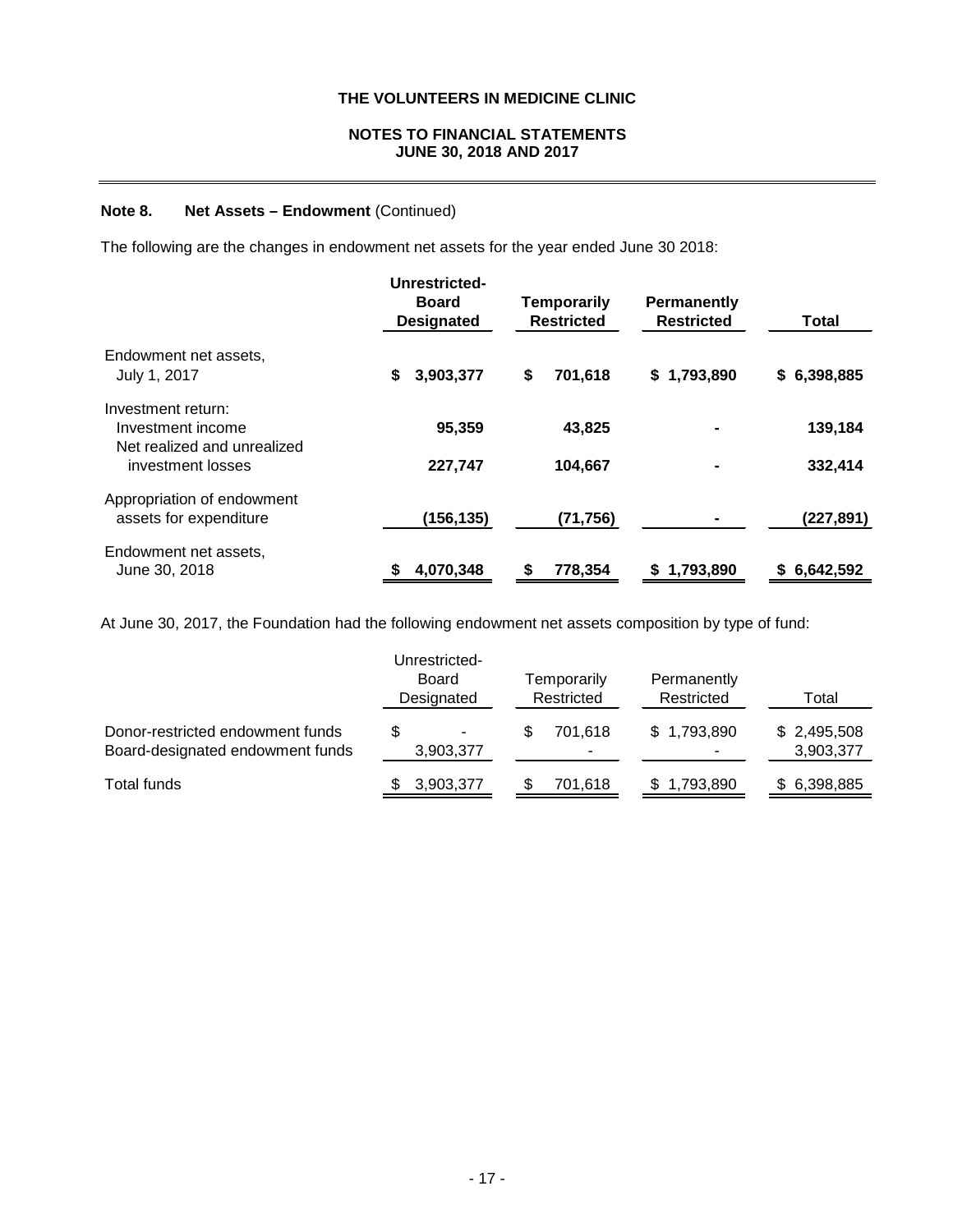# **NOTES TO FINANCIAL STATEMENTS JUNE 30, 2018 AND 2017**

# **Note 8. Net Assets – Endowment** (Continued)

The following are the changes in endowment net assets for the year ended June 30, 2017:

|                                                                        | Unrestricted-<br>Board<br>Designated | Temporarily<br>Restricted | Permanently<br>Restricted | Total        |
|------------------------------------------------------------------------|--------------------------------------|---------------------------|---------------------------|--------------|
| Endowment net assets,<br>July 1, 2016                                  | \$<br>3,603,534                      | \$<br>552,370             | \$1,793,890               | \$ 5,949,794 |
| Investment return:<br>Investment income<br>Net realized and unrealized | 82,064                               | 40.835                    |                           | 122,899      |
| investment losses                                                      | 361,920                              | 180,169                   |                           | 542,089      |
| Appropriation of endowment<br>assets for expenditure                   | (144, 141)                           | (71, 756)                 |                           | (215,897)    |
| Endowment net assets,<br>June 30, 2017                                 | \$<br>3,903,377                      | \$<br>701.618             | 1.793.890<br>\$.          | \$ 6,398,885 |

Funds with deficiencies – From time to time, the fair value of the assets associated with individual donorrestricted endowment funds may fall below the level that the donor or the UPMIFA requires the Clinic to retain as a fund of perpetual duration. There were no such deficiencies as of June 30, 2018 and 2017.

Return objectives and risk parameters – The Clinic has adopted investment and spending policies that attempt to provide a predictable stream of funding to programs supported by the Clinic. Endowment assets include those assets of donor-restricted funds that the Clinic must hold in perpetuity or for a donor specified period as well as board-designated funds. Under this policy, as approved by the Board, the endowment assets are invested in a manner that is intended to produce a high level of total investment return consistent with a prudent level of portfolio risk. The Clinic expects its endowment funds, over time, to provide an average rate of return of approximately 4.5% annually. Actual returns in any given year may vary from this amount.

Strategies employed for achieving objectives – To satisfy long-term rate-of-return objectives, the Clinic relies on a total return strategy in which investment returns are achieved through both capital appreciation (realized and unrealized) and current yield (interest and dividends). The Clinic targets a diversified asset allocation that places a greater emphasis on equity-based investments to achieve its long-term return objectives within prudent risk constraints.

Spending policy and how the investment objectives relate to spending policy – The Clinic's spending policy is to appropriate for distribution each year up to 4.5% of its endowment fund's average fair value over the prior 12 quarters through the calendar year-end preceding the fiscal year in which the distribution is planned. In establishing this policy, the Clinic considered the long-term expected return on its endowment. Accordingly, over the long term, the Clinic expects the current spending policy to allow its endowment to grow at an average of 1.5% annually. This is consistent with the Clinic's objective to maintain the purchasing power of the endowment assets held in perpetuity or for a specified term as well as to provide additional real growth through new gifts and investment return.

At June 30, 2018 and 2017, the Clinic's permanently restricted net assets consist of investments providing a permanent source of income for operations and for the use of furthering the mission of the Clinic.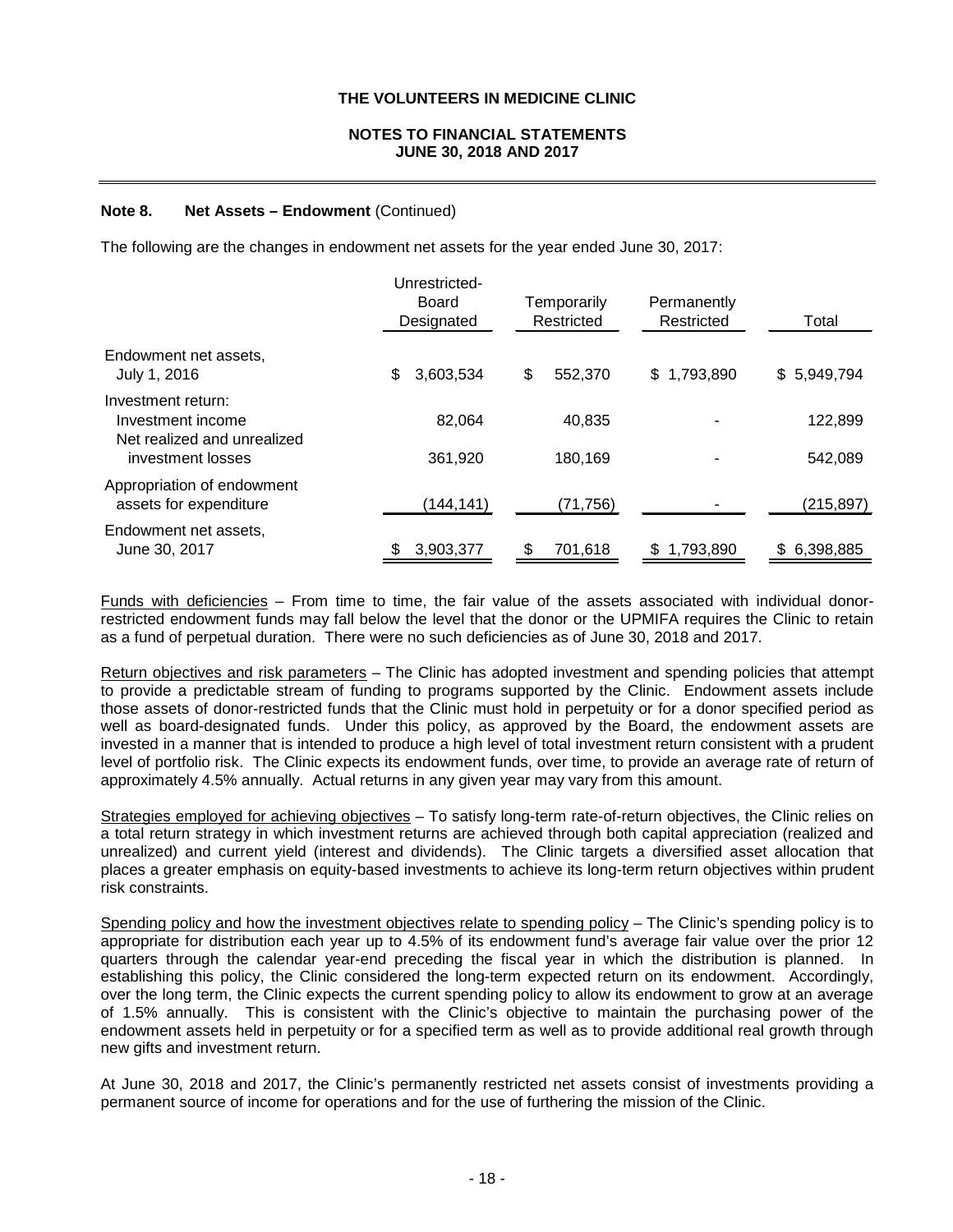## **NOTES TO FINANCIAL STATEMENTS JUNE 30, 2018 AND 2017**

#### **Note 9. Operating Leases**

#### Clinic as lessor

The Clinic has non-cancelable lease agreements for the rental of a portion of the Clinic's facilities. The lease income is approximately \$475 per month as of June 30, 2018, and the lease expired August 2018. As of June 30, 2018 and 2017, the total cost and accumulated depreciation of the facility and improvements of which a portion is leased, was as follows:

|                                                               | 2018                          | 2017 |                         |
|---------------------------------------------------------------|-------------------------------|------|-------------------------|
| Cost of facility and improvements<br>Accumulated depreciation | 1,249,723<br>S.<br>(466, 459) |      | 1,239,723<br>(429, 268) |
|                                                               | 783,264                       |      | 810,455                 |

The lease income under this lease was approximately \$10,000 and \$47,000 for the years ended June 30, 2018 and 2017, respectively.

#### Clinic as lessee

During June 2016, the Clinic entered into an operating lease for an apartment used for temporary housing for a staff member. The lease was renewed in May 2017 for twelve months, expired in May 2018, and payments are \$1,237 per month.

#### **Note 10. Income Taxes**

The Clinic is a not-for-profit organization under Internal Revenue Code Section 501(c)(3). Accordingly, no provision for federal or state income taxes is reflected in the accompanying financial statements.

The Clinic believes that it has appropriate support for any tax positions taken and, as such, does not have any uncertain tax positions that are material to the financial statements as of June 30, 2018 and 2017.

The Clinic files information returns in the U.S. federal jurisdiction and the state of South Carolina.

#### **Note 11. Retirement Plan**

The Clinic sponsors a 403(b), tax deferred annuity plan in which any employee may elect to defer a portion of their compensation. The Plan does not include a provision for employer contributions.

#### **Note 12. Commitments and Contingent Liabilities**

#### **Grants**

Amounts received or receivable from grantor agencies in previous years are subject to audit and adjustment by grantor agencies. Any disallowed claims, including amounts already collected, could become a liability of the general fund. The amount of program expenditures which may be disallowed by the granting agencies cannot be determined at this time, although the Clinic expects such amounts, if any, to be immaterial.